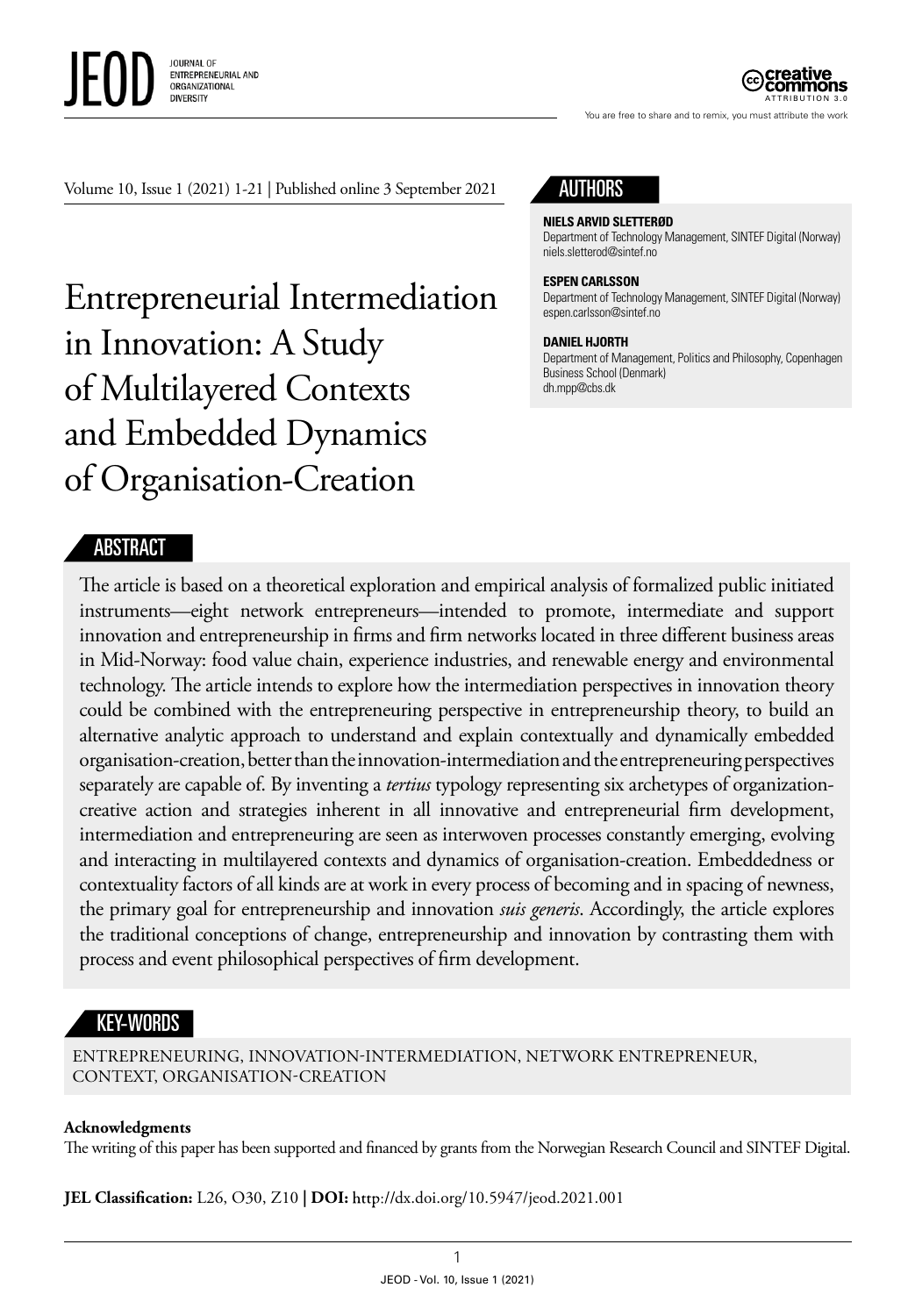### **1. Introduction**

The main objective of this paper is to combine an innovation-intermediation (II) perspective from innovation theory with a process perspective on entrepreneurship (entrepreneuring<sup>1</sup>) from entrepreneurship theory, and to use this framework to analyse three separate contexts of entrepreneurial intermediation in innovation. Such an approach represents a different and possibly promising theoretical contribution towards enhancing our ability to study and analyse contextually embedded business organisation-creation, which in turn contributes to making entrepreneurship research open and attentive to a more diverse set of business formation processes.

The paper analyses empirical material from a study of a formalised publicly initiated instrument called network entrepreneur<sup>2</sup> (NE). Eight NEs were at work in three different business contexts and sectors (NE priority areas), following a 10-year regional R&D and innovation programme conducted in Mid-Norway. The NE was an instrument used to strengthen the innovation and entrepreneurship capacities and capabilities of businesses and business networks in the region<sup>3</sup>. We have previously developed a *tertius* typology (Carlsson and Sletterød, 2010; Sletterød and Carlsson, 2014) as an analytical tool designed to reveal and better understand the challenges and opportunities involved in business organisation-creation (NE practices). We have applied the typology in the present study as part of the framework involving the merging and combination of innovation and entrepreneurship theory.

In the following sections a coherent framework for the development of networking and networked businesses is presented and discussed, and we contribute to an exploration of how entrepreneuring and innovation-intermediation can be seen as complementary analytical perspectives in business development and research. It is argued that intermediation is an entrepreneurial process that clears the way for "entrepreneuring" and organisation-creation.

### *1.1 A brief clarification of the empirical contexts of the study*

The NEs operated mainly in three selected industrial sectors: food value chain, experience industries<sup>4</sup>, and renewable energy and environmental technology. The contextual differences and characteristics of the businesses in these sectors were significant. A comparison of scores from a set of

<sup>1</sup> The analytical concept of "entrepreneuring" was introduced by Steyaert and Hjorth (2003), developed by Gartner (2012) and further outlined and elaborated by Hjorth (2012; 2014a) in parallel with the process-philosophical basis of the concept (Hjorth, 2014b; Hjorth et al., 2015).

<sup>&</sup>lt;sup>2</sup> This concept is taken from Ronald Burt's "The network entrepreneur" (2000b).

<sup>&</sup>lt;sup>3</sup> Research into the NE instrument (2008-2014) was part of a major regional innovation program financed by the Research Council of Norway and several public sector partners in the period 2007-2016.

<sup>4</sup> Experience industry or experience-based industry represent concepts for capturing a fundamental and often overseen driver for value-added in economic activities of a firm (the experience itself). The firms that are primarily studied and referred to in this article are festivals, firms doing culturally based tourism, producing film, music, and video.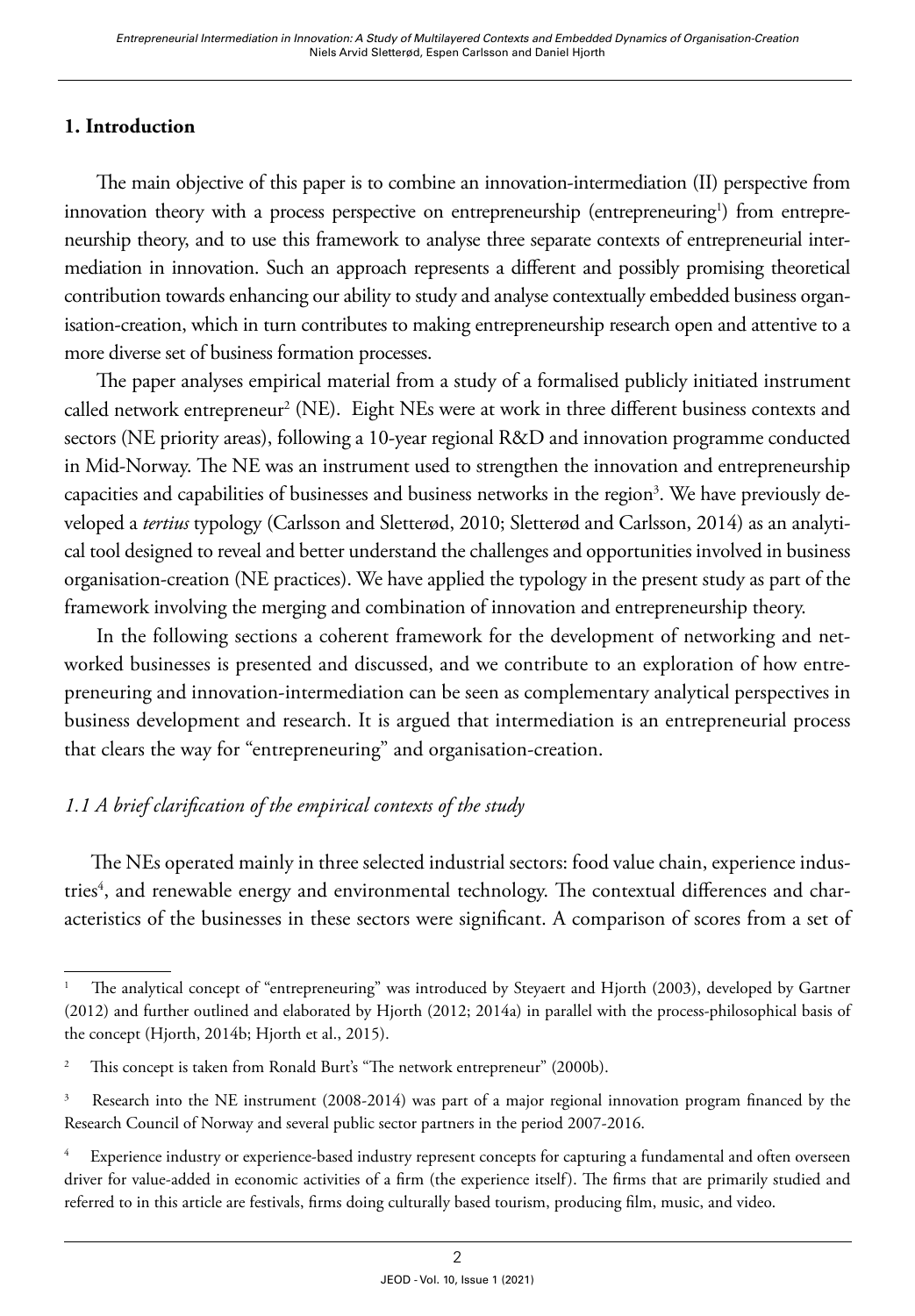discriminating variables such as size of business, agglomerations, business networks, rural versus urban settings, innovation logics at work, knowledge bases applied, current plans and strategies, developmental needs, degree of co-location, availability of R&D and innovation instruments, temporary business clusters formed, completed sector-initiated research and program-initiated R&D at work, revealed a complex and diffuse picture with no clearly structured patterns (Carlsson and Sletterød, 2010; Sletterød and Carlsson, 2014). At the beginning of the innovation programme (2007- 2016), the food value chain and the renewable energy and environmental technology sectors were well established and were more complex and highly developed than the experience industries sector, which was younger, relatively simply structured and only moderately developed. Furthermore, the three sectors were highly separated and experienced little or no interaction. Of the eight active NEs, two were in the food value chain, two in the experience industries, and four in the renewable energy and environmental technology sector.

Because we lacked a theory of entrepreneurial intermediation in innovation, our study has entailed the design of a fresh organisation-creation typology.

## **2. Designing an organisation-creation typology by merging theories of innovation-intermediation and entrepreneuring**

An extensive review of international literature focusing on "innovation/knowledge intermediation" and "innovation brokerage", carried out by Sletterød and Carlsson (ibid.), identified three well-established and frequently applied typologies related to brokerage and network entrepreneur roles (Gould and Fernandez, 1989), II activities or intermediary functions (Howells, 2006), and core competencies related to II (Håkanson, Caessens and MacAulay, 2011).

Our ambition was to identify typologies that could help to conceptualise the *modus operandi* of the NEs by more precisely analysing how they carried out their tasks, performed their roles, fulfilled their expected functions, and actualised their competencies in the three respective sectors or business contexts of multilayered embeddedness in Mid-Norway's regional innovation system (Carlsson and Sletterød, 2010). This study provides an empirical exploration and description of how the NEs operated and reveals a number of similarities and differences in their various approaches resulting from contextual differences. Gould and Fernandez (1989) have presented a comparable typology consisting of five brokerage roles at various levels of embedding. These are: (i) the *coordinator,* which involves enhancing, coordinating and developing cooperative actions and collaborative relations between businesses and within business networks and clusters; (ii) the *gatekeeper,* which facilitates relevant and adequate access to information that is beneficial to the networks/clusters; (iii) the *representative,* which disseminates knowledge to individual firms and networks/clusters; (iv) the *cosmopolitan,* which searches for the optimal and most beneficial use of personal relations and networks within the NEs with the aim of establishing contacts with key persons; and finally (v), the *liaison,* which consolidates and enhances business interaction between the firms and the overall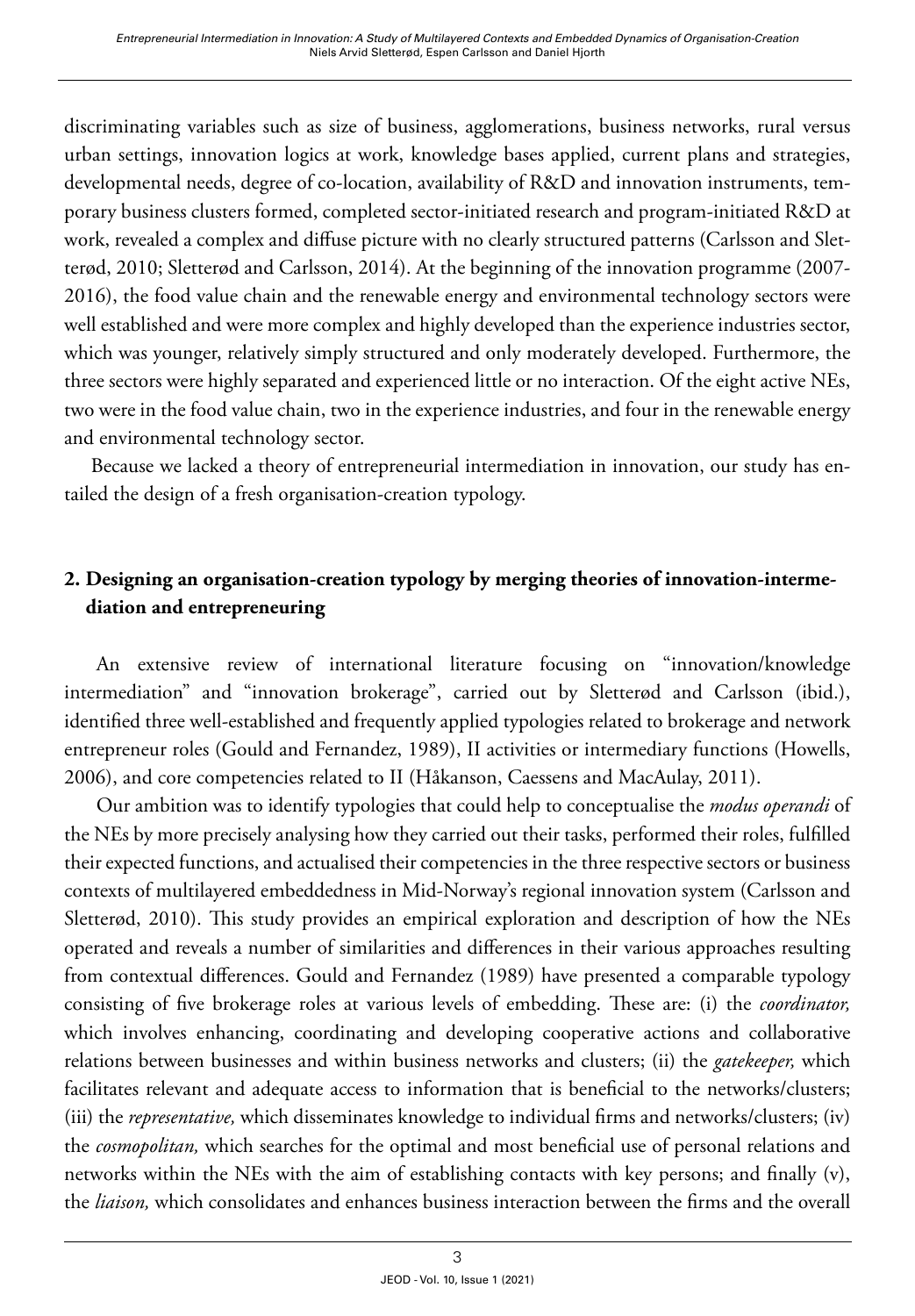ethos of interaction, cooperation and collaboration between business networks and clusters.

Howells (2006) has developed a typology consisting of ten key innovation intermediary functions resulting from his review of existing literature. The first, *foresight and diagnostics*, focuses on applying adequate techniques and appropriate methods to predict future developmental trends with the aim of selecting and generating wise strategies to meet upcoming challenges. *Scanning and information processing* concerns obtaining a swift overview of a situation or "problem panorama" to process information in adequate and appropriate ways with the aim of identifying smart solutions. *Knowledge processing and combination/recombination* involves: (a) connecting and combining the existing knowledge and competencies of collaborating business partners, and (b) enhancing the creation of needs-oriented, competence-related and purposeful business interaction that links key types of knowledge and core competencies within the firms and business networks involved. The *gatekeeping and brokering* function entails intermediation involving both existing knowledge and experience-based know-how within the firms or business networks in question in connection with innovative and co-creative strategies related to wise/best practice value creation. *Testing and validation* relates to the implementation of competent and qualified tests in order to verify and sanction adequate knowledge-based strategies with a view to designing actions and legitimising decision-making. The intermediary function *accreditation* relates to actual business assistance based on a formal recognition of the competence held by the intermediary, and/or by the meeting of formal requests by means of carrying out specific tasks in appropriate ways. *Validation and regulation* concerns identification of the key criteria for business cooperation, the brokering of ideas, and the establishment of common goals required for business interaction between businesses, networks and clusters of businesses in the respective sectors, or between businesses in their respective positions in the relevant value chains. According to Howells (ibid), the *commercialisation* function involves the implementation of market analysis and assistance in the making of business plans and, finally, the identification of relevant sources of funding and financing. The function *protecting the results* provides protection of the outcome of the collaborations, involving advice on intellectual property rights and client management. Finally, *evaluation of outcomes* addresses the general assessment of performance and technologies, including a specific evaluation of those products and technologies currently operating in the market, and is carried out in parallel with the "foresight and diagnostics" function. Although this is not explicitly articulated in the article, we argue that all ten of the functions formulated by Howells require a proper and effective in-depth analysis of embeddedness.

Håkanson, Caessens and MacAulay (2011) present three core competencies that are essential to the achievement of best practice in innovation-intermediation. The first of these is *network spanning,* which involves an ability to establish and maintain relations across business sectors with complementary (technological and organisational) needs and challenges, but with little or no existing interaction. *Organisational memory* addresses internal organisational relations, links and II routines, including quality systems that involve the filing of codified information combined with extensive social and professional interaction between innovation intermediaries in regional innovation systems (RIS) or other innovation contexts. Finally, *credibility as mediator*, specifically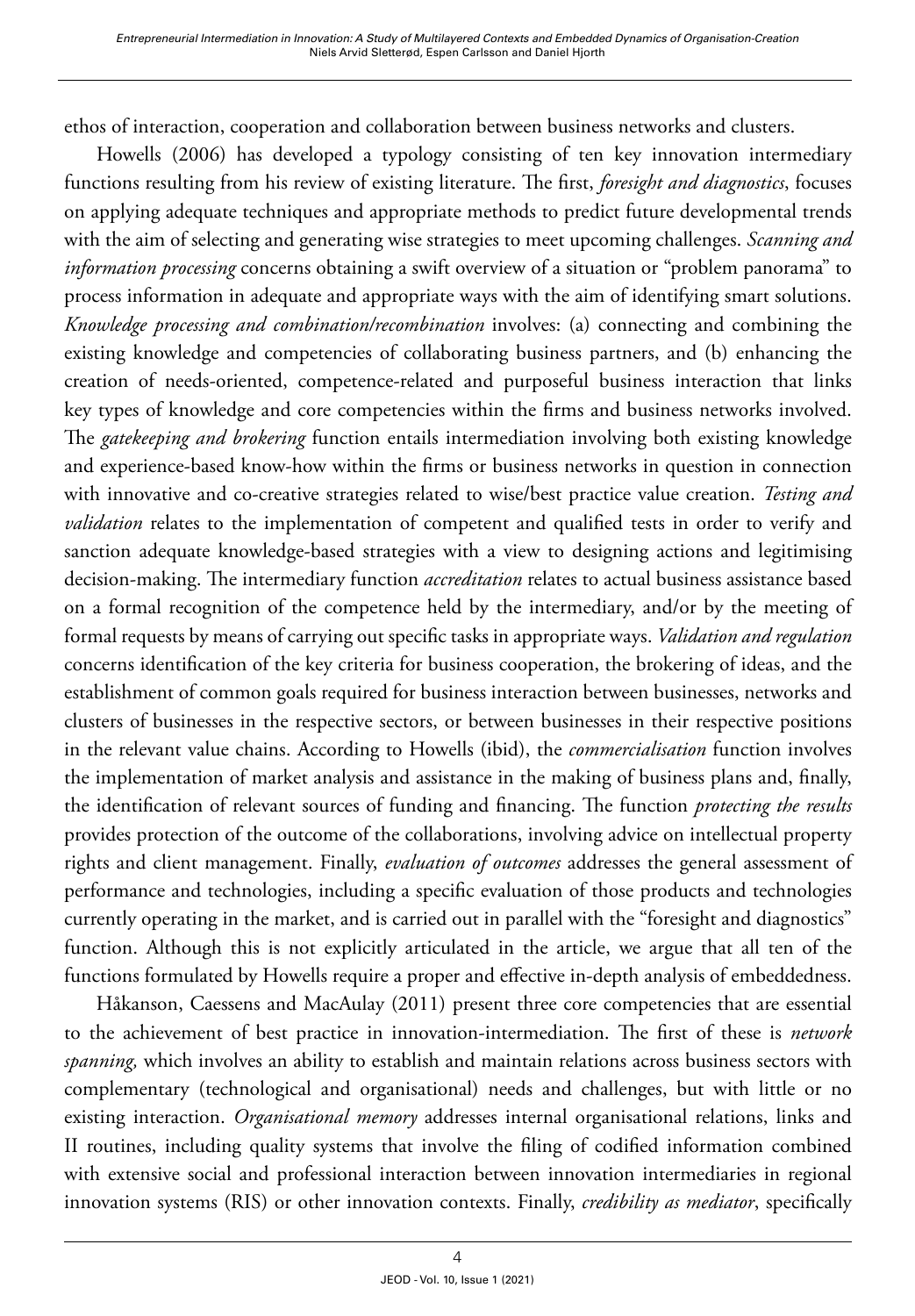focuses on the reliability of the intermediary or broker based on the quality of the work performed, contracts entered, payoffs, reputation and ultimate success.

The *tertius* typology developed by Carlsson and Sletterød (2010) was inspired by the work of Ronald Burt and David Obstfeld. Georg Simmel was the first to introduce the neologism *tertius gaudens* in his treatise on the "Triad" (Simmel, 1908; 1950) and defined the concept by means of "the third who by controlling the gateway can extract rent". Originally, this concept was developed for the analysis of social interaction in general and was not specifically directed at business interaction or the study of entrepreneurship. We have carried out a detailed study of Simmel's original work with the aim of identifying his intentions with a view to comparing and contrasting them with the analytical concepts of Burt and Obstfeld. In doing so, we have identified a potential to enrich our understanding of the NE as an innovative intermediator who can boost the entrepreneurial or organisation-creation capacity of businesses. We directed our focus on describing and analysing more precisely the roles, functions, activities and competencies required to conduct effective intermediation for diverse examples of embeddedness of businesses (see Table 1). Our study concluded that Burt's theoretical variant on the *tertius gaudens* differed somewhat from the meaning originally attributed to the concept by Simmel. To Burt it meant "the third who benefits". In our opinion, Burt's interpretation represents a strategy aimed at filling and utilising the structural holes that appear in networks (Burt, 1992; 1997; 2000a; 2004; 2005). His theory suggests that certain actors hold specific positional advantages and disadvantages resulting from their embeddedness. Accordingly, a structural hole is a gap (a missing link or lack of relations) between two actors that possess complementary sources, or access to important resources, such as information and knowledge, in a homogeneous or heterogeneous socially embedded business setting<sup>5</sup>. The theory relies on the fundamental idea that the homogeneity of information, new ideas, and innovation capacity is generally higher and more consistent *within* any given group of actors, such as an individual business or network of businesses, than is the situation *between* two groups of actors. In our view this presupposes the existence of degrees of uniform or shared embeddedness.

According to Burt, an actor that serves as an intermediary between two businesses stands to gain important competitive advantages over the businesses between which he or she serves. Serving as a "bridge" between businesses enables the intermediary to identify sensitive information held by the businesses and to hide valuable information related to their competitiveness or capacity to create value. An intermediary is also able to combine all the ideas that he or she obtains from these different sources and come up with potentially the most innovative and advantageous ideas of all. However, an intermediary also occupies a precarious position, because business relations between disparate groups, in terms of their respective knowledge bases and competitiveness, can be risk-laden and fragile. If any hidden strategies to optimise the intermediary's self-interest at the

<sup>&</sup>lt;sup>5</sup> See also Granovetter (1985) pointing that all economic actions are embedded in structures of social relations.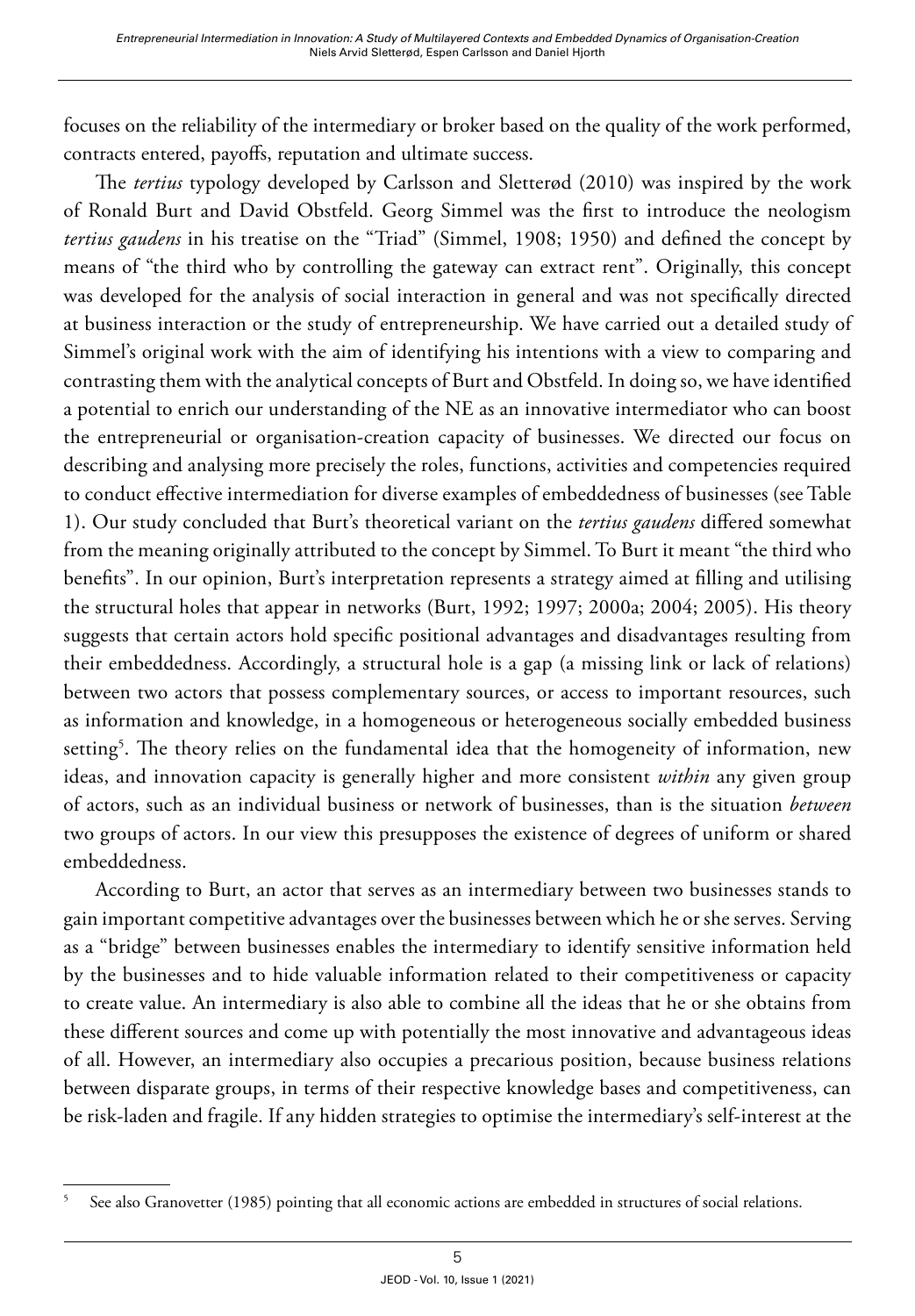expense of mutual tripartite interests are exposed and compromised, the three-party constellation will rapidly disintegrate. In our opinion, this is a legitimate scenario only in specific tripartite situations where the intention of the supposed intermediary is to obtain benefits for him/herself, and to strengthen his/her own position by playing the two businesses against each other. In fact, this is not intermediation as articulated in the intentions of the NE as defined in our study. The eight NEs involved all operated with an explicit mission to build prosperous business relations and innovative networks by releasing the potential co-creative capabilities of joint value creation, and in doing so to make themselves superfluous and their business relations sustainable as the key drivers of shared organisation-creation efforts. Such missions encapsulate the holistic concept of "the three", by which all parties benefit mutually from the active entrepreneurship of the intermediary.

Obstfeld (2005) introduced an alternative analytical metaphor of intermediation, the *tertius iungens,* meaning "the third who joins"*.* This concept is more in line with the original meaning of Simmel's *tertius gaudens* (Carlsson and Sletterød, 2010; Sletterød and Carlsson, 2014). Obstfeld suggests that sparse networks and structural gaps represent ideal strategic opportunities for the creation of new ideas and the optimisation of information flows, adding however that such networks are poorly suited for action and resource mobilization. Obstfeld also applies the *iungens* concept to describe a situation involving an explicit intention to utilise close-knit social networks as a means of gathering the resources necessary to carry out innovation within an organisation. We consider it reasonable to describe an organisation-creation process in the homogeneous setting of embeddedness or as part of a shared social-cultural dynamic. Obstfeld's concept thus also incorporates a behavioural aspect oriented towards connecting people in social networks either by introducing disconnected individuals or by facilitating new interactive coordination between already connected individuals. Obstfeld argues that an intermediary can engage in one or many of four types of action. He or she may:

- 1. coordinate action between two removed parties with no immediate prospects of connection;
- 2. actively maintain and exploit a separation;
- 3. introduce or further facilitate pre-existing ties (Obstfeld calls these *brief iungens* relations);
- 4. introduce or facilitate interaction between parties while maintaining an essentially coordinative role over time (Obstfeld calls these *sustained iungens*).

The *tertius iungens* concept describes the assembling of resources that are important and necessary for Schumpeterian innovation, a concept that in our view shares similarities with entrepreneuring as organisation-creation (Hjorth, 2014a). With the concepts of Simmel, Burt and Obstfeld in mind, we argue that analyses of entrepreneuring as organisation-creation benefit primarily from Obstfeld's conceptualization of a synergetic process, not least because in his model, intermediation is necessarily more embedded (it has "joined" the network), and a greater "whole" can be achieved by relinquishing ownership of added value (Austin and Devin, 2003; Austin, Hjorth and Hessel, 2018). While Burt's idea describes competition and the maximisation of individual interest, Obstfeld's concept focuses on cooperation, collaboration and team interaction.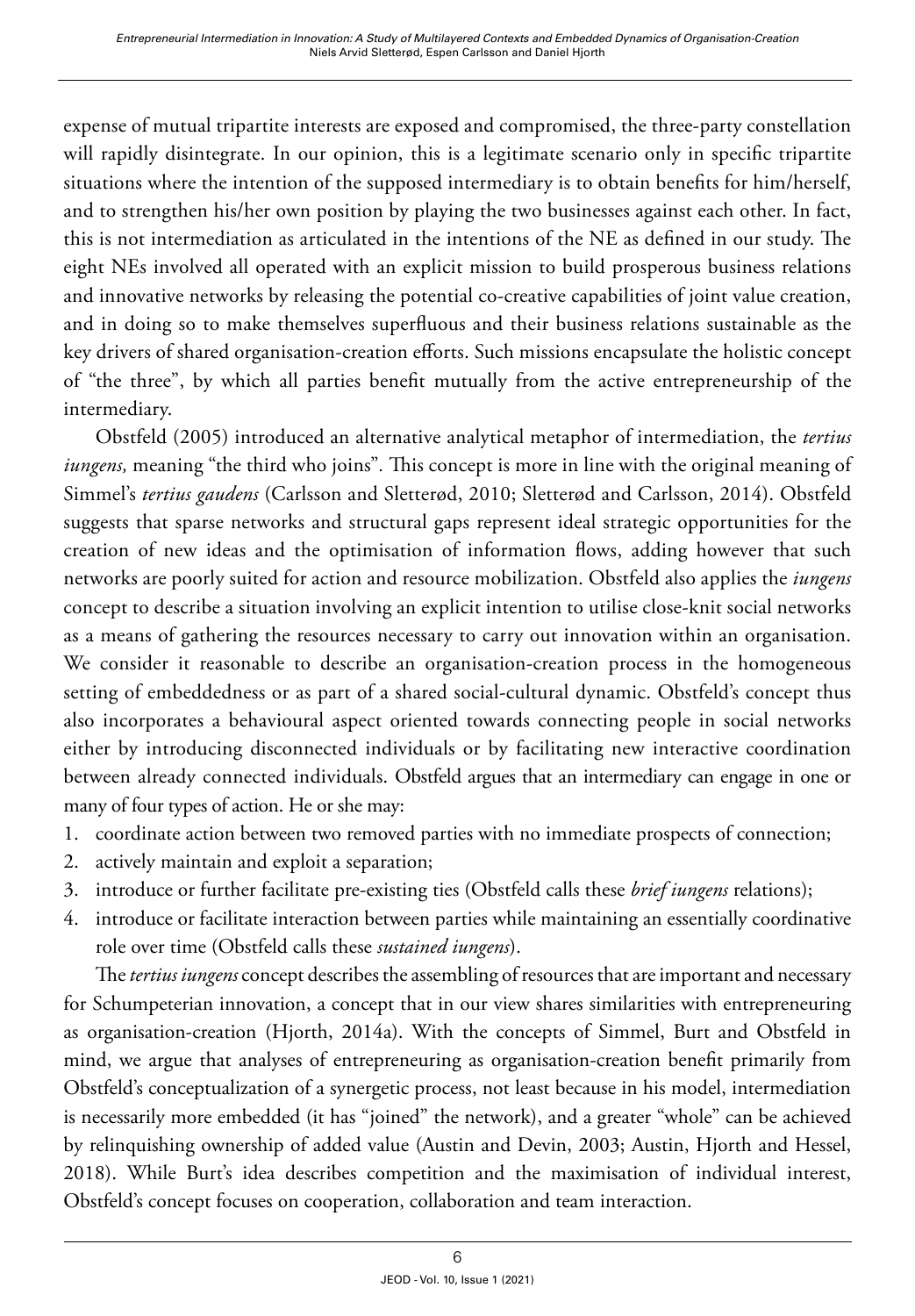### *2.1 The tertius typology*

Carlsson and Sletterød (2010) developed a theoretical framework or typology used to describe, analyse, and understand the processes conducted by NEs as an embedded practice $^{\rm 6}$  of organisation-creation, what we now choose to call "entrepreneuring". This typology describes the archetypes of entrepreneurship actions that are necessary to achieve something new, to bring this innovation into being, and consequently to create organisations by means of a *tertius* process. From a processual perspective, we can describe this in terms of Hjorth's statement (2014a: 111): "how entrepreneurship *becomes* will ultimately explain what entrepreneurship *is*, and the question of how it processually *becomes* is the concern of entrepreneuring". When such a process perspective is imposed on Carlsson and Sletterød's (2010) *tertius* typology, we see that their types emerge as six mutually equivalent archetypes of actions driving the component processes involved in "becoming new", entrepreneuring (organisation-creation) and in creating any new value that may result. As is the case with Obstfeld's *iungens* concept, an understanding of these six archetypes demands a recognition of their embeddedness in a local context. The six archetypal roles are described as follows:

- *Tertius liberarens:* the third who initiates utopian foresight, and in doing so facilitates innovative thinking leading to the development of radical and new business targets and prospects (by unlocking entirely new organisation-creation opportunities).
- *Tertius crearens:* the third who questions the status quo by using poetic and playful language and artful methods to make visible and accessible new co-creative actions leading to organisationcreation (by taking advantage of embedded utopian creative powers that are already at hand).
- *Tertius viverens:* the third who contributes towards establishing a wise practice of innovative dialogue and cooperation not only between employer and employees and between firms in business networks, but also between firms positioned along common value chains (by releasing the opportunities embedded in development-oriented co-creative dialogue).
- *Tertius reperirens*: the third who makes use of individual or collective creative and innovative capacities to identify fresh and different destinations and opportunities for innovation (by revealing wise, embedded organisation-creation practices and opportunities for organisationcreation).
- *Tertius solverens*: the third who supports a business rationality released from the constraints of intellectual closure, group-think and the neglect of innovative thought and action, and promotes an emergence from intolerance and xenophobia by welcoming the active application of serendipity (by welcoming and inviting all the embedded "otherness" that is otherwise already

<sup>6</sup> The terms *tertius liberarens, tertius crearens, tertius viverens, tertius reperirens, tertius solverens, tertius ducerens and quaererens* can all be seen as complementary and amplifying variants of the t*ertius iungens* of Obstfeld and Simmel's original *tertius gaudens.*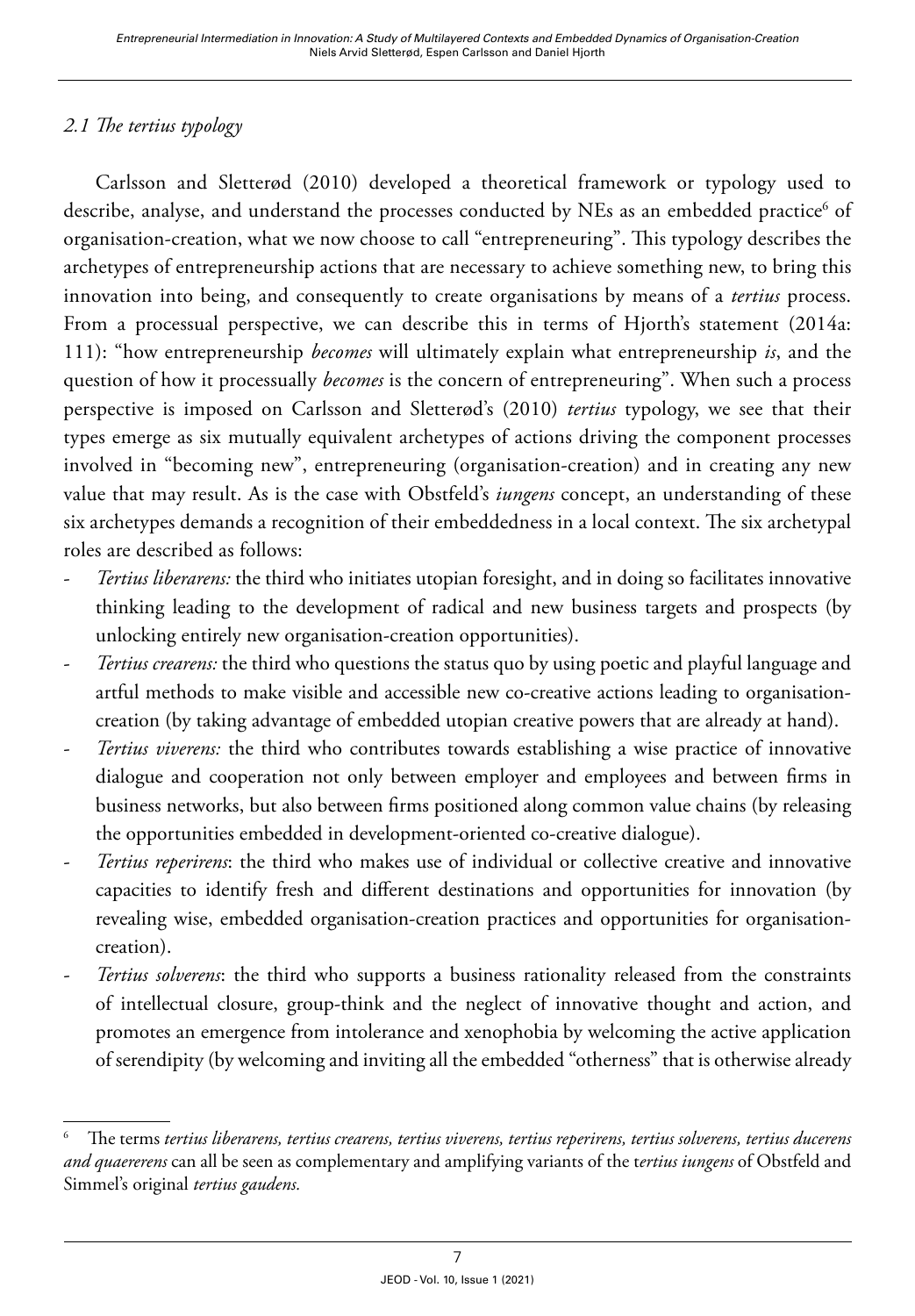present and ready for use in the influencing of organisation-creation).

- *Tertius ducerens and quaererens:* the third who leads, seeks and introduces new and habit-breaking approaches to the management of creativity and innovation (by encouraging the management of organisation-creation, disputing accepted destinies, and promoting embeddedness as the final determinant of what is possible).

In this paper, we use these six archetypes of entrepreneurial action to describe and analyse the intermediation processes in empirical cases of practice involving the aforementioned NEs. We can state categorically that these archetypes describe entrepreneuring as a process of intermediation. Such intermediation is embedded in local contexts, and we consider it unreasonable to introduce rigid principles or clearly traceable causalities that can be used to generalise its identification or emergence. However, we also believe that the six archetypes represent a significant improvement on the established ability of research to analyse entrepreneuring as an intermediation process. We thus propose that an understanding of the aforementioned *tertius* archetypes is descriptive of intermediation as an organisation-creation process, which in turn contributes towards creating a greater whole. Intermediation in this sense generates potential for the creation of new value as an outcome of the entrepreneurial process. It actualises what is virtually new, sets actions in motion, and identifies ways of releasing this potential. The six *tertius* archetypes contribute towards clearing the path between what is "virtual" and what is "actual", and make actualisation happen by means of an organisation-creation process that we call "entrepreneuring" (Hjorth, 2014a). Thus, as a means of describing and analysing entrepreneurial intermediation, our theoretical framework becomes generalizable analytically, and can be applied in contextually adapted forms to new empirical cases. In the next section we will elaborate on the concept of entrepreneuring as organisation-creation.

#### *2.2 Intermediation as an entrepreneurial process*

We understand the term "entrepreneurship" from a process perspective. This means, as previously stated, that we "…put movement, change and flow first; to study processually is to consider the world as restless, something underway, becoming and perishing, without end" (Hjorth, Holt and Steyaert, 2015: 599). Historically, we have adopted the habit of focusing primarily on order and stability, regarding change as a temporary disruption. From a process perspective (Tsoukas and Chia, 2002), we identify a "new normal" that focuses instead on how things "become" and eventually perish. In doing so, we can now regard stasis and stability as temporary achievements. This places new demands on our use of a language that is currently accustomed to serve our thinking about "being" rather than "becoming". Currently, we talk of studying "firm formation", as opposed to "firming". We study the process of "entrepreneurship" rather than "entrepreneuring". Describing the flow of a process enables us to follow it in time and adopt a language that results from observing those that inhabit local contextual realities, from which we understand that their actions are signs (Geertz, 1973; Greenblatt, 1997). Actions become the carriers of meaning, and we can regard them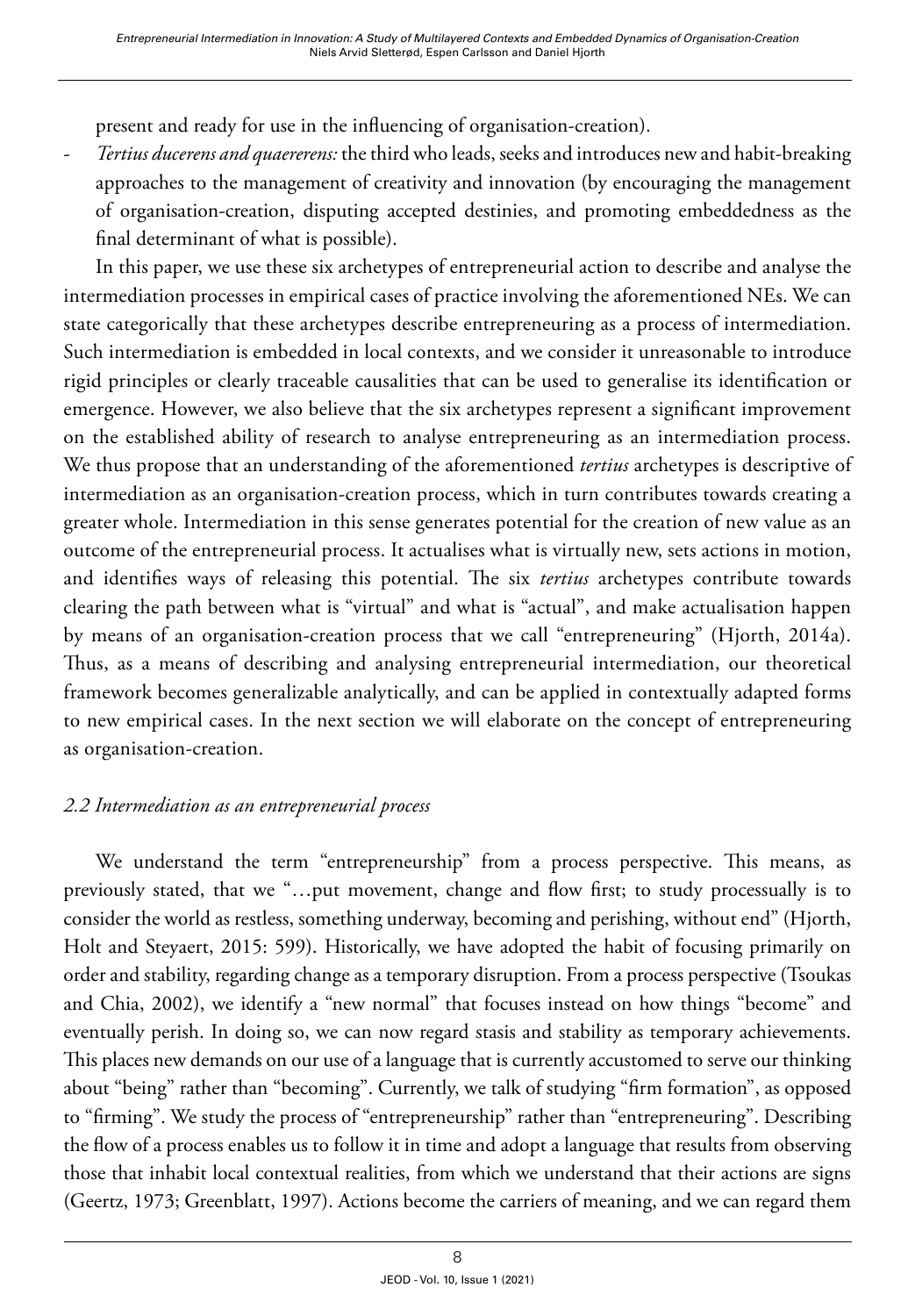as being capable of supporting sense-making. This makes qualitative studies an ideal approach to the study of processes because data is generated by ethnographic fieldwork. The approach draws on an anthropological interest in the views of "local" individuals and seeks to study the subject in the context of prioritising such individuals' descriptions of what they do and their reflections on what their actions mean and how they make sense.

Thinking in terms of process means assigning priority to movement, potentiality, timing and how what "is" has in fact "become" (Helin et al, 2014). In considering the latter, the process philosopher Gilles Deleuze (1993) has suggested, following Henri Bergson, that linguistically we adopt the conceptual pair of "virtuality" and "actuality". Thus, the "virtual" is real, but lacks actuality. The virtual can also be thought of as an idea, and ideas always appear in great numbers. By saying that something is real, but lacking actuality, is not part of the lived context of people and things. Every actuality, meaning all that is part of our lived experience of people and things, is constantly shadowed by a swarm of virtualities. This in fact is the virtual, or the multiple differential relationships to the actual, of which only one was actualised, and it is this one that becomes the actual. In this context, an "actual firm" is an actualisation of one of a number of different ideas of how to make new value real for its customers. At the beginning, this process possessed multiple virtualities, representing multiple differential relationships to the actual, but ultimately only one was created or actualised. But the virtual remains, shadowing the actual and offering possibilities for actualising something new, adding to, or modifying the actual. Actualisation, or the process by which the virtual becomes the actual, happens by selection, differentiation, and creation. Thus, at any one time, every actual business had multiple virtual business ideas competing for actualisation. The one that is in fact actualised achieved its position by differentiating itself from the already actual, and by "creating its way" into everyday liveable practices (Deleuze and Guattari, 1988). In this way, actualisation typically involves the mixing and combining of several virtual ideas to create a path by which the new can enter into the actual, lived world.

Processual, entrepreneurship can be thought as the process of actualising the idea of new value for a user or customer. For this to happen, the virtually new needs to become actualised through a process of differentiation and the creation of all that is required for new value to be offered to potential customers. This requires a process of organisation-creation, what we choose to call "entrepreneuring". Entrepreneurship is thus the result of entrepreneuring (Hjorth, 2014a). Before a new organisation (a firm or business) exists, there is a proto-organisational form consisting of an assemblage of people, ideas, resources, and things, that are held together by a shared desire to actualise ideas that are essential to the "becoming" of the offer of new value. We can thus regard intermediation as a stage of assembly involved in the entrepreneuring process of creating an organisation (Hjorth, 2014b; Hjorth, Holt and Steyaert, 2015).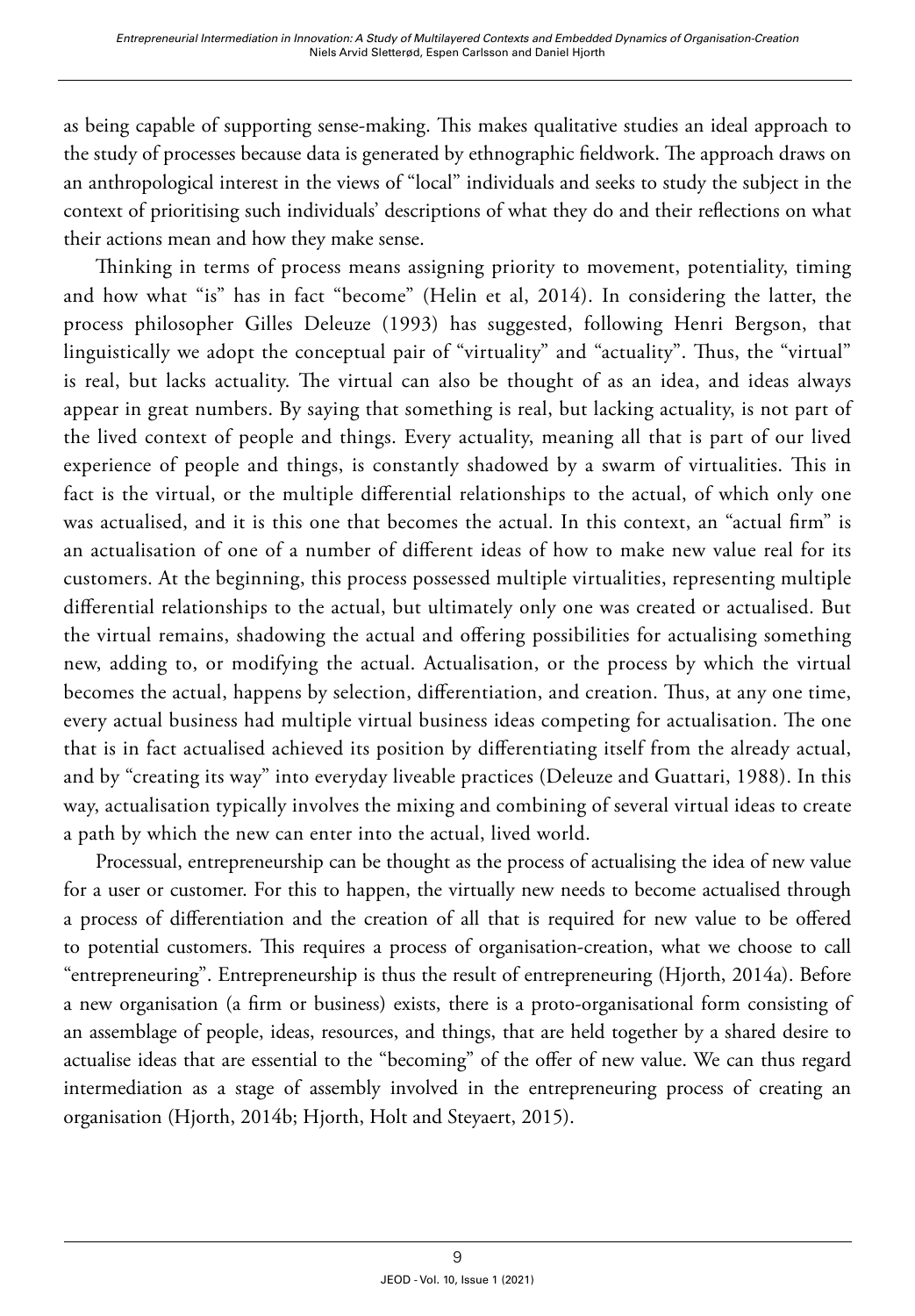## **3. Method**

## *3.1 Context and background of the empirical study*

The database for this study is taken from a research process that continued over six years during the period 2008 to 2014. It constitutes part of the Programme for Regional R&D and Innovation (VRI) initiated by the Research Council of Norway (RCN). Professional and financial support was offered to long-term, research-based, developmental processes in functional regions, commonly centred on public sector county and municipal administrations. The initiative was designed to promote greater regional collaboration between trade and industry, R&D institutions, and the public authorities, and to establish closer ties to other Norwegian and international networks and initiatives (RCN, 2007). The RCN organised a Norway-wide, merit-based competition to ensure the quality of the projects and activities funded by the VRI programme. The basic components of the programme included research activities, learning and experience exchange, and collaboration across scientific, professional, and administrative boundaries. This paper is based on the empirical findings from one of the Norwegian regions (Trøndelag in Mid-Norway) and focuses on a predefined work package designed specifically to explore innovation-intermediation and brokerage practices in Trøndelag, with the aim of clarifying the diffuse activities of the network entrepreneur, and the varying contextual conditions network entrepreneurs had to operate in three prioritized industrial sectors.

#### *3.2 Data generation*

The research-based knowledge for this study has been generated using a follow-up collaborative approach by which practitioners and researchers engaged in close and continuous dialogue and co-reflection throughout the research process. The research design was inspired by developmental evaluation (Patton, 2010; Patton, McKegg and Wehipeihana, 2015), trailing research (Finne, Levin and Nilssen, 1995) and action research approaches (Eikeland, 2011; Gjøtterud et al., 2017), and provided the basis for ongoing learning and feedback. The project participants from the various businesses and public agencies were recognised throughout as equal co-producers of knowledge, in line with the principles of "engaged scholarship" (Van de Ven, 2007). This entailed that the researchers involved had to learn from observing phenomena as practiced by the practitioners with the aim of creating current, insightful and relevant knowledge that both improved the practice that is the object of study while at the same time contributing to new theory regarding such practice. This is what we referred to earlier as anthropologically based ethnographic fieldwork. Such studies of local practices in context, and an interest in the descriptions and sense-makings offered by local individuals, offer opportunities to engage in a knowledge creation process that can be fed back into the context under study and be relevant to the practitioners. The main partners in this study were project managers and the regional VRI partnership, which consisted of individuals from research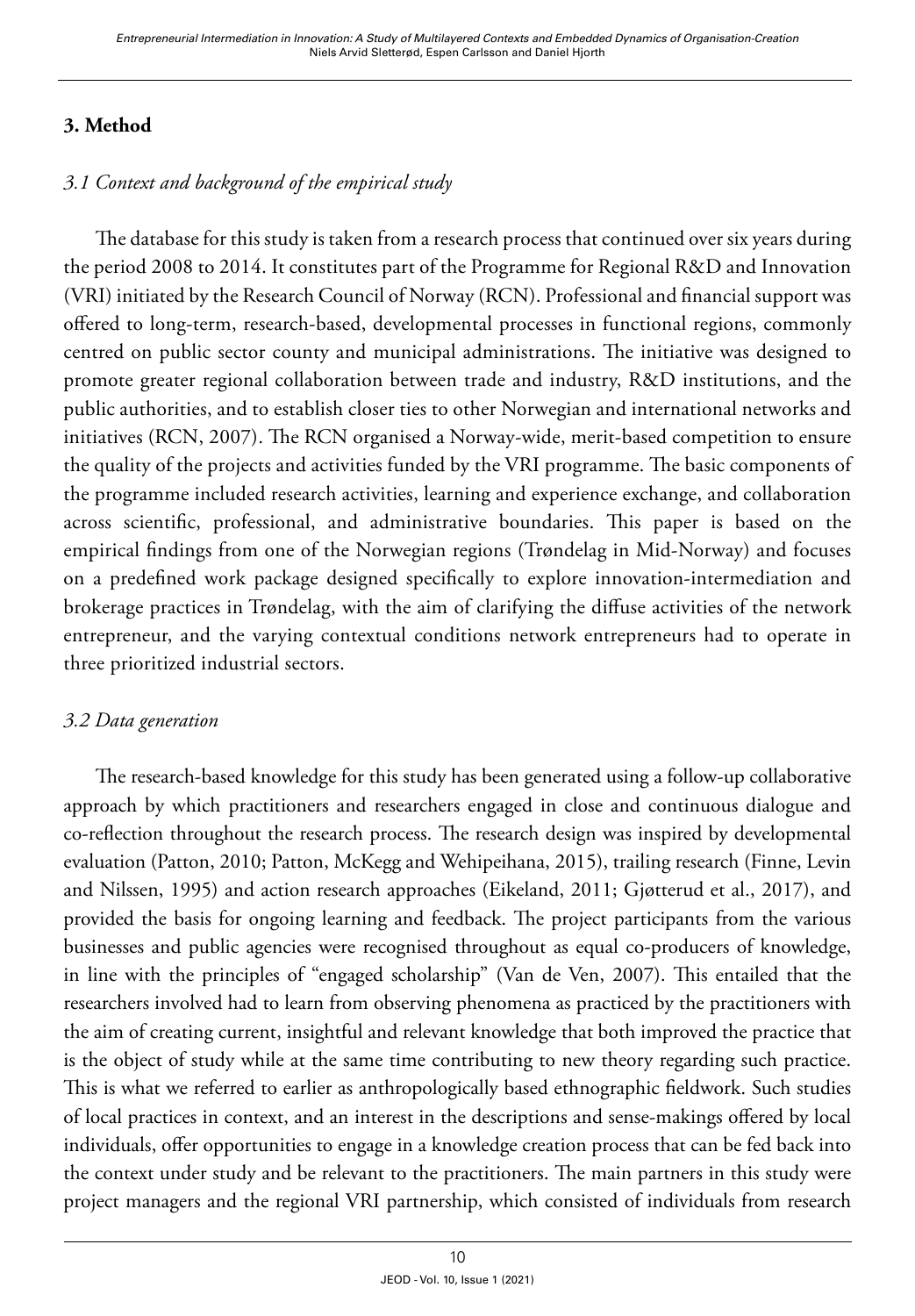institutes, universities, local and regional authorities, and the business community in Trøndelag. An experimental research design was prepared, incorporating an analytical approach that included a variety of methods and data collection techniques that were merged by means of creative and improvisational methodological triangulation and parallelism (Sørensen, Mattson and Sundbo, 2010). These included document studies, secondary data analyses, observations, and interviews with informants, respondents and focus groups, combined with the management of, and participation in, seminars focusing on experience exchange and data-based process dialogue meetings and workshops. The research design offered opportunities for both simultaneous and/or sequential inductive, deductive, and abductive approaches to the analysis, all with a qualitative methodological foundation. At least two researchers participated in the interviews and other primary data collection methods. Notes were taken and transcribed, and subsequently crossed-checked for accuracy and nuance, reliability, and precision.

## *3.3 Analytical design*

The data collected provided a basis for identifying and systematizing types of intermediations, functions and tasks. The various intermediation roles were analysed across a broad basis in relation to factors such as role performance, instrument optimisation and the network orchestration of companies and business clusters (cf. Klerks and Aarts, 2013). Broadly speaking, the analytical design that moved the research process from empirical design to theoretical insight followed four steps. Firstly, a preliminary interpretation of the data was generated by means of a comparison and discussion of themes conducted by the research team. Secondly, identified themes were clustered into preliminary, empirically based concepts, followed by further discussions within the research team. These clusters were then crosschecked by means of follow-up interviews with the NEs and additional dialogue within the VRI partnership. These dialogues focused on theme-related redundancies and/or preliminary concepts that could be clustered into more general categories. Thirdly, a "conversation" was conducted addressing both the study's theoretical framework and its empirical concepts, by means of analytical discussions grounded in the theoretical framework. This process resulted in an extended theoretical framework. Fourthly, new concepts were added, and the extended theoretical framework was challenged by further empirical insights and subsequently revised. Emerging insights were also made relevant to practice (see step 2, above). The outcomes of these analyses, representing the results of the study, are presented in the discussion section of this paper, whereas the revision and refinement of the theoretical framework leading from the empirical study are described in the following section. A summary of the theoretical and practical contributions of this study is presented in the final section of the paper.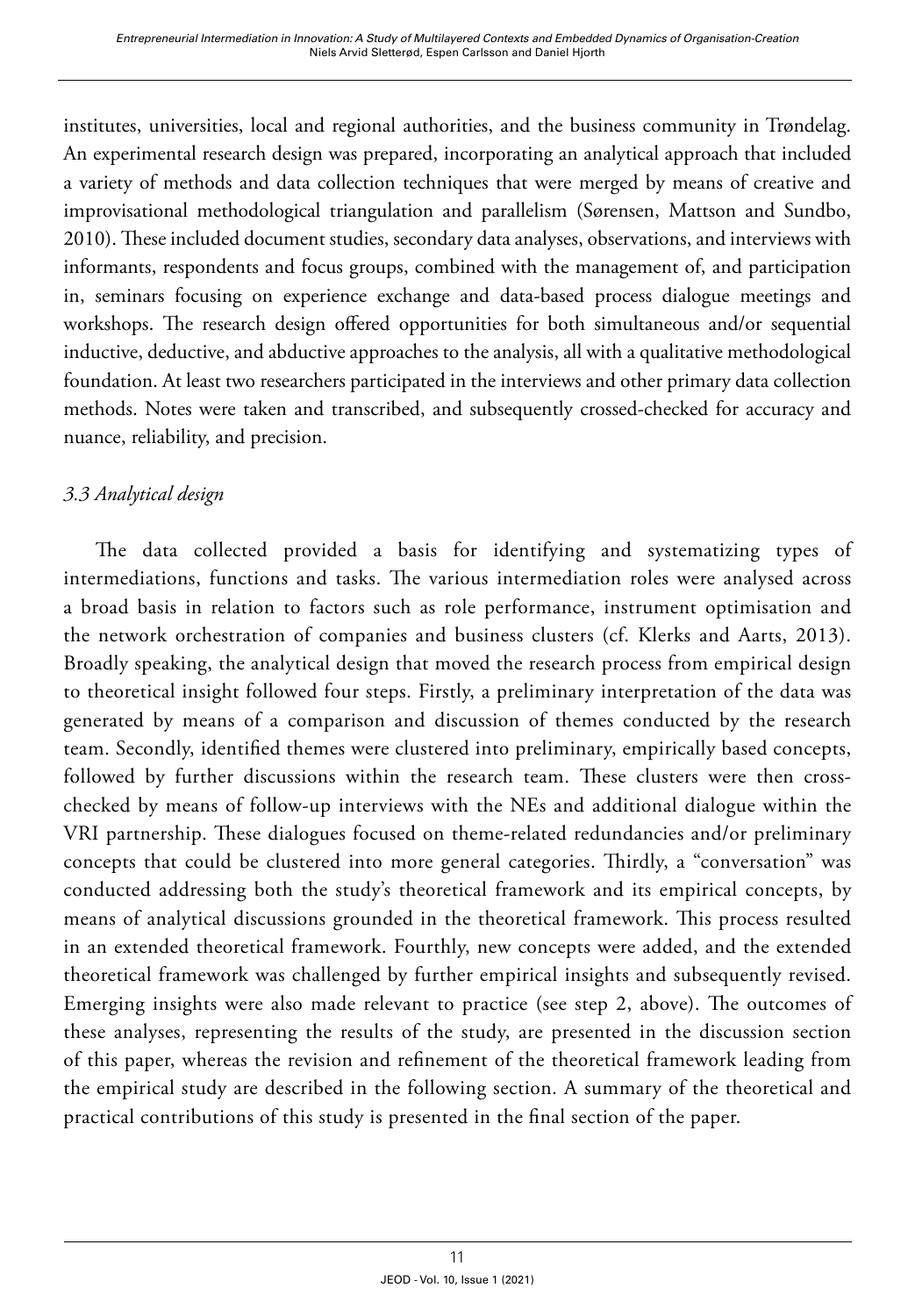# **4. The multilayered contextual embeddedness of the NE practices in a regional innovation programme**

The network entrepreneurs that constitute the focus of this study represent a new agency introduced to boost entrepreneurship and innovation in individual firms and business networks centred in Mid-Norway. The aim was to create enduring innovative capability and value creation in firms and business networks in three priority sectors: (i) food value chain, (ii) experience industries, and (iii) renewable energy and environmental technology.

This initiative was backed by a three-fold strategy. The first objective was to establish a focus on building a constructive team spirit among employees and managers with the aim of enhancing the combined creative and innovative drivers within the businesses concerned. More specifically, the ambition was to establish an ethos or mindset within each of the businesses based on a clearly defined set of values designed to enhance reciprocal recognition, trust, climate for dialogue, broad (both vertical and lateral) levels of participation, and playful learning. The second objective was to create, consolidate and develop business relations between the businesses and business networks, and the third to contribute to the development of innovative and creative relations between individual businesses and the networks within which the businesses operate.

The second and third objectives necessitated progress towards the first, which in turn required that the networks made genuine efforts to explore and exploit the mutual value of the advantages and innovative capabilities gained from business relationships established with the assistance of the NEs. The competencies required to achieve this were consequently related to, or the result of, the innovation-intermediation skills or entrepreneuring capabilities provided by the NEs involved (Sletterød and Carlsson, 2014).

The main aim of Sletterød and Carlsson (ibid.) was thus to show how their six archetypical perspectives of the actions and processes involved in "becoming" could be applied analytically to reveal the diversity in the functions and roles performed by the NEs, and how the multiplicity and complexity of the network entrepreneuring and intermediating processes were situated and incorporated in the mindsets of the four broadly recognized typologies widely applied in innovation network theory.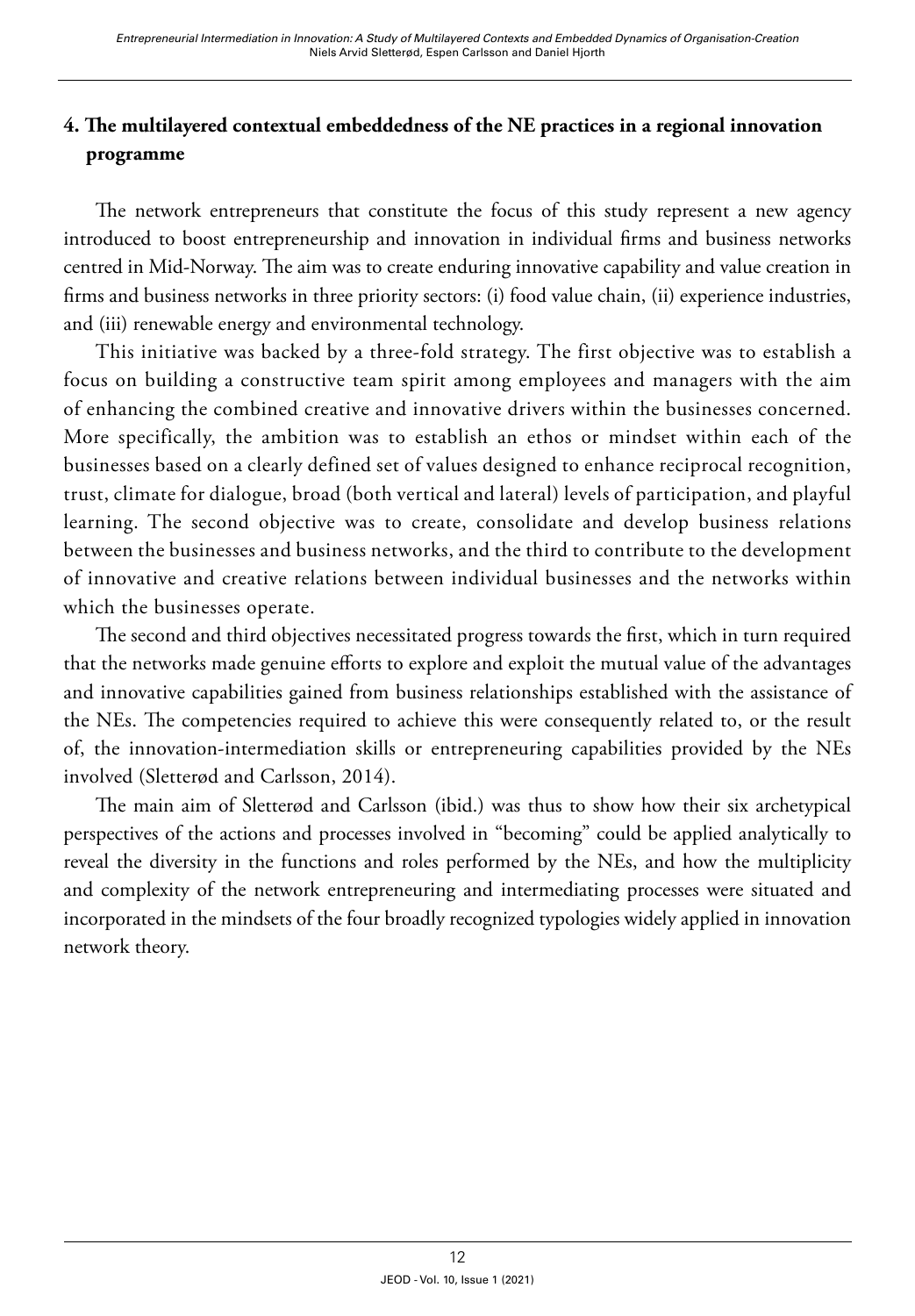| NE priority areas                                                     | <b>Intermediation typologies</b>                                                                                                                                                                                                                                       |                                                                                                               |                                                                                                                                                                                            |                                                                                                                                                                                                          |
|-----------------------------------------------------------------------|------------------------------------------------------------------------------------------------------------------------------------------------------------------------------------------------------------------------------------------------------------------------|---------------------------------------------------------------------------------------------------------------|--------------------------------------------------------------------------------------------------------------------------------------------------------------------------------------------|----------------------------------------------------------------------------------------------------------------------------------------------------------------------------------------------------------|
|                                                                       | <i>Tertius</i> orientation                                                                                                                                                                                                                                             | Brokerage roles                                                                                               | Functions                                                                                                                                                                                  | Core competency                                                                                                                                                                                          |
|                                                                       | T1 Tertius gaudens<br>(Burt)<br>T <sub>2</sub> Tertius iungens<br>(Obstfeld)<br>T <sub>3</sub> Tertius liberarens<br><b>T4 Tertius crearens</b><br><b>T5 Tertius viverens</b><br>T6 Tertius reperirens<br>T7 Tertius solverens<br>T8 Tertius ducerens et<br>quaererens | R1 Coordinator<br>R <sub>2</sub> Gatekeeper<br>R <sub>3</sub> Representative<br>R4 Cosmopolitan<br>R5 Liaison | F/A-2 Scanning and<br>information processing<br>F/A-3 Knowledge<br>processing and<br>combination /<br>recombination<br>F/A-7 Regulation and<br>arbitration<br>$F/A-9$<br>Commercialization | C-1 Network spanning<br>C-2 Organisational<br>memory<br>C-3 Credibility as a<br>mediator<br>C-3.1 Reputation<br>C-3.2 Neutral status<br>C-3.3 Requisite ignorance<br>C-3.4 Planned process<br>management |
| Food value chain<br>(2 NEs active)                                    | $T2-4$                                                                                                                                                                                                                                                                 | $R1-5$                                                                                                        | $F/A-2,3$                                                                                                                                                                                  | $C-1, C-2,$<br>$C-3$ , $C-3.1-4$                                                                                                                                                                         |
| <b>Experience industries</b><br>(2 NEs active)                        | T <sub>2</sub> , T <sub>4</sub> -7                                                                                                                                                                                                                                     | $R1-5$                                                                                                        | $F/A-2,3$                                                                                                                                                                                  | $C-1, C-2,$<br>$C-3$ , $C-3$ , $1-3$                                                                                                                                                                     |
| Renewable energy<br>and environmental<br>technology<br>(4 NEs active) | $T2-5, T8$                                                                                                                                                                                                                                                             | $R1-5$                                                                                                        | $F/A - 2,3,7,9$                                                                                                                                                                            | $C-1, C-2,$<br>$C-3$ , $C-3.1-4$                                                                                                                                                                         |

## **Table 1. A summary comparison of the varying business contexts and the NEs' practices in the three NE priority business areas in Mid-Norway**

*Source:* Sletterød and Carlsson (2014: 164).

The following functions are not listed in Table 1: F/A-1 foresight and diagnostics; F/A-4 gatekeeping and brokering; F/A-5 testing and validation; F/A-6 accreditation; F/A-8 protecting the results; and F/A-10 assessment and evaluation. These fail to meet the intermediation needs demanded by the three priority areas as defined for the RIS Trøndelag (NEs evaluation). As a result, they are not included in any further analyses. The same applies to the core competencies C-1.1 recruitment, and C-1.3 embedded engagement.

### *4.1 A brief comparative empirical analysis of NE practice*

In the following, we seek to describe the *tertius* orientations, main brokerage roles, and key functions, activities and services offered by the network entrepreneurs, and the core competencies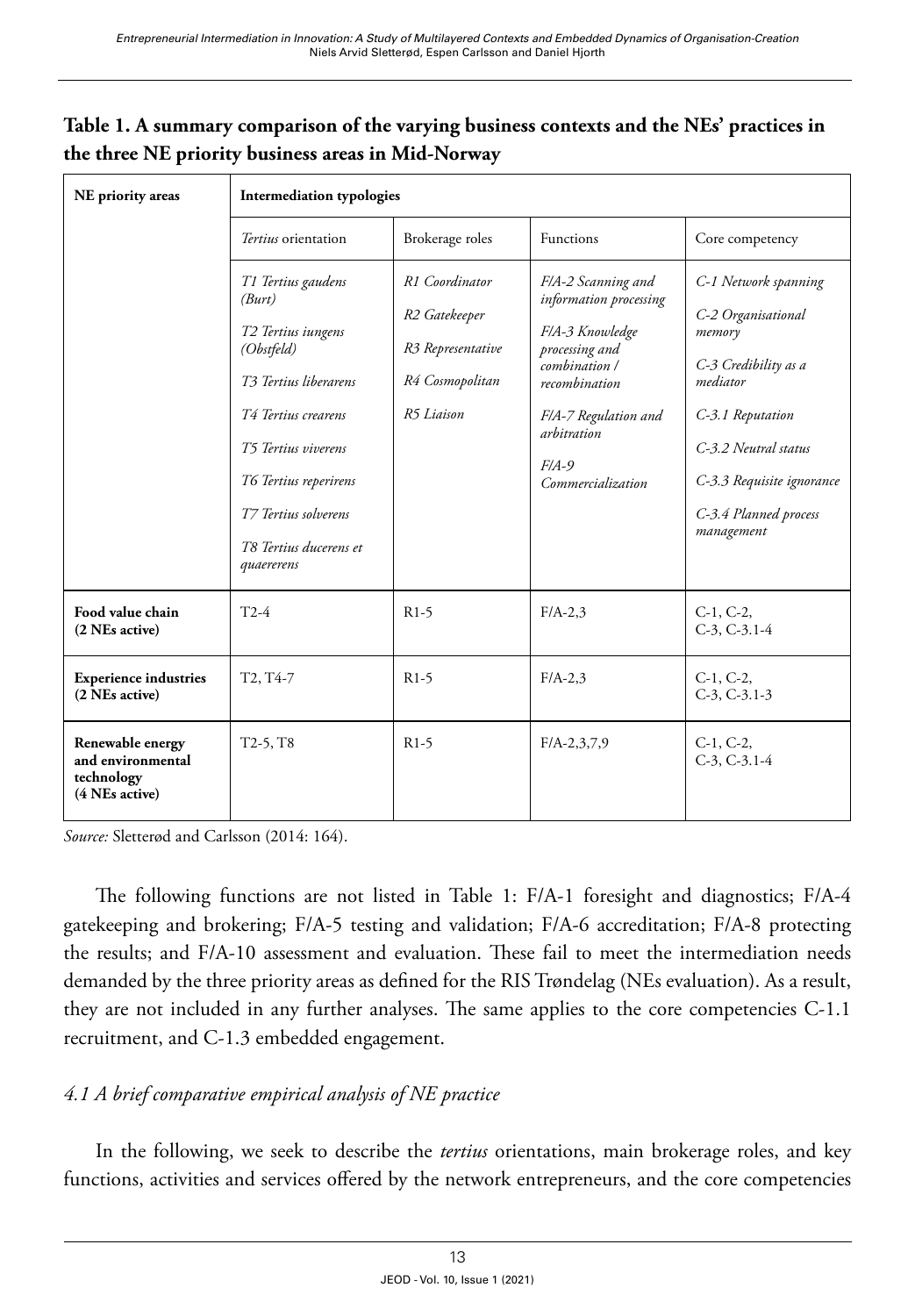that they employ. The issues here are to identify what knowledge and services network entrepreneurs offer and what actions they take, and then to approach an understanding of their work by utilising concepts established in the three typologies of innovation-intermediation and compare these with our *tertius* orientations.

All network entrepreneurs involved in the RIS Trøndelag offered two main types of service or activity:

- *Scanning and information processing* (F/A-2). Empirically, this activity corresponds closely to the role of the *gatekeeper* (R2).
- *Knowledge processing and combination/recombination* (F/A-3). Empirically, this activity corresponds closely to the role of the *representative* (R3).

In their empirical study, Sletterød and Carlsson (2014) identified the *tertius iungens* (T2, the third who joins) as an NE orientation that cut across all priority areas of operation, and which represented a strategy that served to consolidate existing collaborative business relations and interactions. The *coordinator*, *cosmopolitan* and *liaison* are roles likely to be categorized under the T2 orientation.

The *tertius crearens* orientation (T4, the third who creates/uncovers) serves to reveal new opportunities and strategies for decision-making and business initiatives in the fields of value creation and innovation. The following functions are likely to be categorized under the T4 orientation; *gatekeeper, representative, scanning and information processing, knowledge processing and combination/ recombination*.

The three main "C" competencies listed in Table 1 represent the critical core skill orientations that NEs require in order to perform innovation-intermediation tasks. According to Håkanson, Caessens and MacAulay (2011) these encompass an ability to:

- maintain and sustain important relations and contacts otherwise not accessible and reachable (*network spanning*, C-1)
- maintain and sustain an individual and collective memory of the substance of cooperation, the interactive partner needs, skills and competences (*organisational memory*, C-2)
- act as a credible broker building reciprocal trust/confidence and reducing risk of unreliable and irresponsible behaviour (*credibility as a mediator*, C-3).

The C3 competency exhibits four subordinate skill sets; C-3.1, C-3.2, C-3.3 and C-3.4, all of which serve to actualise a given set of competencies. The competency C-3.1 (*reputation*) is centred on skills such as reliability, credibility and bipartisanship during the exchange of information and knowledge. Specifically, this represents a so-called *tacit* knowing behaviour among NEs in their social interaction with others. It is referred to as *tacit* because it is socially embedded and thus cannot be grasped outside the social dimension, but only by actively engaging in the rituals linked to social interaction from within. Accordingly, it is incompatible with the intermediation T1 (*tertius gaudens*), as proposed by Burt, because it lacks a social behavioural ethos defined by the recognition and acknowledgement of fundamental social virtues.

The C-3.2 competency (*neutral status)* is operationalized as a form of unbiased position in which the NE exhibits no interest in exploiting any advantages inherent in the information exchanged or in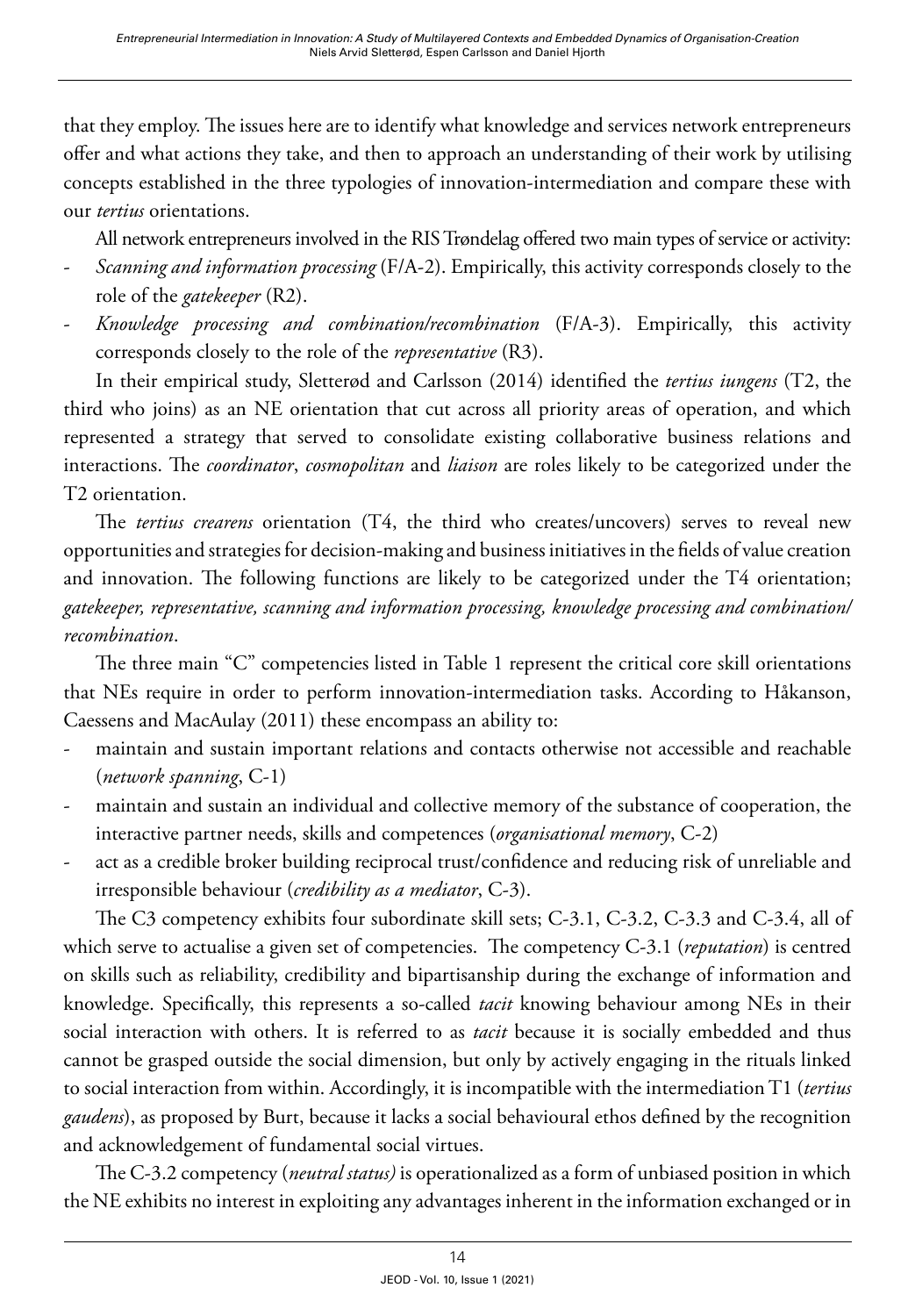the results of the exchange relationship. The NE's primary interest here is to create, arrange, organise and facilitate arenas for optimal exchange between relevant businesses in the fields of economics, knowledge, information and resources.

Finally, the C-3.3 competency (*requisite ignorance*) represents a necessary lack of knowledge of, or acquaintance with, the business-related or sector-specific technologies, specialisms or production processes that are in use in the context of his or her intermediation, so-called "entreentrepreneurship"*.* This competency entails that the NE does not become ensnared in any discourse or paradigms concerning business-related expert knowledge. This form of productive ambiguity or political fluidity enables the NE, at least to a certain extent, to ask critical-constructive questions with no risk of harm, stigmatisation or exclusion from further interaction and collaborative activity. The NE is essentially permitted to practice "parrhesia"7 —frank and fearless speech. The C-3.4 (*planned process management*) may be seen as an important competence-based action supporting the innovation processes.

Generically, *requisite ignorance,* operationalised by practicing parrhesia, has the potential to contribute towards establishing a new form of creativity in terms of business objective and strategy development, and may serve to open the minds of businesses to unconventional applications of their knowledge and know-how (Håkanson, Caessens and MacAulay, 2011).

In so doing, the practice of parrhesia incorporates the T4 orientation *tertius crearens (*the third who contributes creatively) by enabling different and innovative thinking that may create new opportunities and a revised rationality in terms of decision-making and action within businesses, business clusters and networks. However, it also presupposes an intimate relationship and mutual interplay with the T7 orientation *tertius solverens (*the third who solves), enabling freedom from groupthink and the constraints of conformity in thoughts and action. Such intermediation behaviour offers an important counterpoint to intolerance and xenophobia and is a close relative of playful and artful organisation-creation.

The T7 orientation explicitly assumes the practice of parrhesia, by which NEs are able freely and with integrity to voice critical statements and opinions, but in ways that offer relief and liberation. This in turn will contribute to the development of new perspectives and approaches to relevant problems. T7 thus represents the archetypical critical-constructive orientation, although it is not determined by *requisite ignorance.* 

The main results of this comparison can be summarised briefly by stating that all the elements of the three aforementioned typologies (roles, functions and competencies) are incorporated into, and represent and actualise different dimensions of, the six *tertius* orientations. Our discussion

<sup>7</sup> In rhetoric, the Greek *parrhesia* is a figure of speech applied to "speaking candidly or to ask forgiveness for so speaking". There are three different forms of parrhesia. In its nominal form it is translated into English as "free speech". The verbal form, *parrhesiazomai,* stands for the use of parrhesia, while a *parrhesiastes* is a person who practices parrhesia, for example "one who speaks the truth". We refer to Fruchaud and Lorenzini (2019).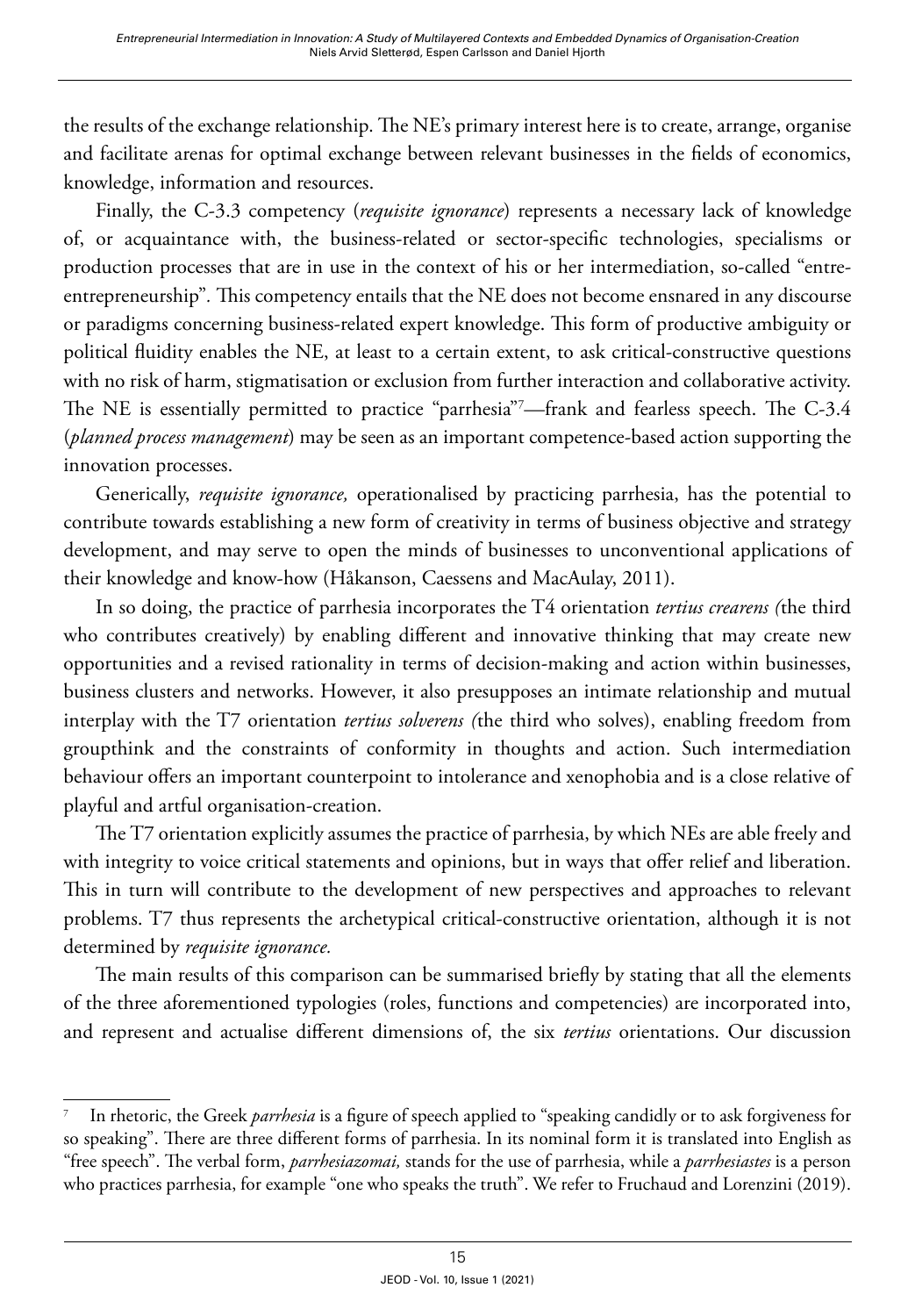has revealed that the *tertius* typology incorporates both a relational-processual and an actualvirtual dimension of becoming. We have also documented that all of the *tertius* orientations serve simultaneously as parts of the processes linked to "spacing for newness" and are situated in a processphilosophical understanding of creation, very much like the entrepreneuring perspective presented earlier in this paper.

In conclusion, we find that the *tertius* typology mirrors both the innovation-intermediation and entrepreneuring perspectives, and we have succeeded in placing them within a new theoretical framework, regarding them as a coherent and holistic development within organisation-creation.

## *4.2 Innovation-intermediation as entrepreneuring: a complementary analytical perspective in business development research*

Obstfeld's model gives meaning to the concept of *tertius*, and this present work has developed the concept into a typology that has its equivalent in action archetypes. These archetypes describe different ways of driving the entrepreneuring process forward. The process of intermediation occurs at an early stage of entrepreneuring, even before we can talk about organisation. It serves to assemble the people and resources required to clear a path for actualising what is virtually new. Assembling represents a proto-organisational phase that makes organisation-creation possible. Intermediation creates opportunities for organisation-creation and offers of new value. The contribution of this paper can thus be framed as utilising the concept of *tertius iungans* to refine our capacity to conceive of and study entrepreneurship as a process.

Our theorical approach represents an effort to link intermediation and organisation-creation to the process by which individual businesses and business networks boost their entrepreneurial capacity and ability to innovate. This is why we focus on the "how" and the concept of "becoming" as they relate to entrepreneuring, and specifically on how a new organisation achieves being (Hjorth, 2014b). The concepts of innovation-intermediation (Howells, 2006) and entrepreneuring (Hjorth, 2012; 2014a; 2014b) are seen as two intimately related ways of theorising the process of organisationcreation. Such concepts contribute to theories that seek to understand how innovation processes within individual businesses and business networks can be enhanced and optimally implemented. In this perspective, organisation-creation involves a form of intermediation or brokerage that is possibly best described as "entre-entrepreneurship", which is entrepreneurship operating on a relational level, mediating interactions with the aim of boosting innovation. We recognise this role and function, involving intermediation that constructively capitalises on productive vagueness or ambiguity, in Steyaert's (2014: 555) elaboration of Michel Serres' description of creativity as daring to step aside and create space: "Instead of holding on to interests and positions, Serres holds, creative living is dependent on those who, in their everyday life, dare to step aside and create space for whatever (new and different) is to come, and thus initiate a process."

Hjorth (2005) talks about the necessity of creating heterotopias (see Foucault, 1984) or spaces for play in businesses to promote the emergence of newness. Heterotopias are described by Hjorth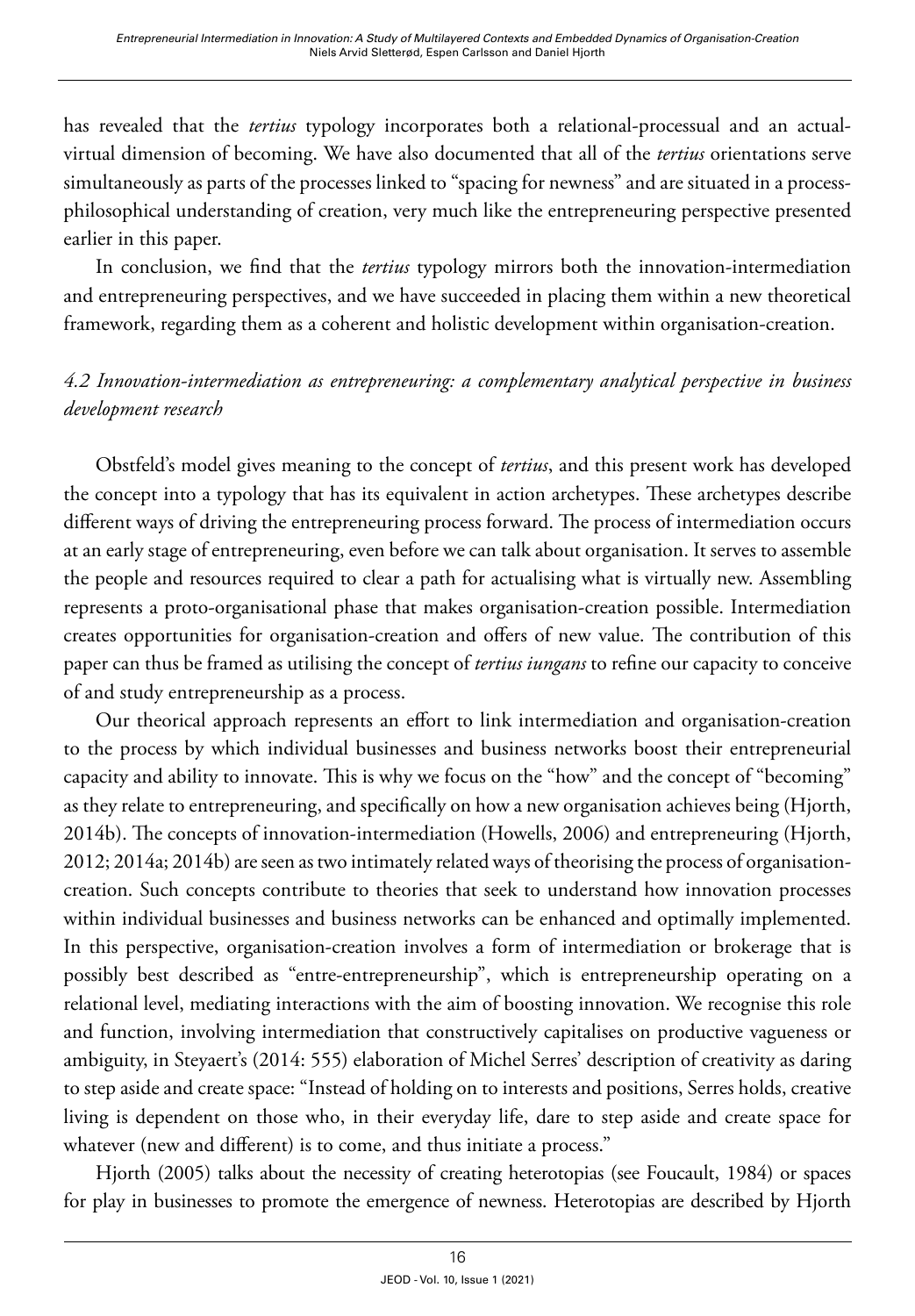(ibid.: 392) as the creative movement of spacing: "…an event that creates and expands the cracks in the official version (a discursive formation, e.g., an administrative pattern and style of a company's management thinking and practice)." In Hjorth's thinking, heterotopias represent the "in-betweens" or spaces where, as is the case with playgrounds, newness is incipient because the world is simply there and can thus be made worthy of, or ready for, "playful becoming". Intermediation happens in this "third space", or temporary in-between heterotopia, where productive ambiguity can boost the potential inherent in events linked to organisation-creation, which are essentially the processes of entrepreneurship. Thus, what we mean by entre-entrepreneurship is the process of creating the space for entrepreneurship to happen. This creation of space by intermediation is in itself an entrepreneurial process that in turn makes entrepreneurship possible. Entre-entrepreneurship, which encompasses entrepreneurship processes that specialize in making space for entrepreneurship, is thus a kind of "meta-entrepreneurship". Our argument is that this intermediation process is analysed more precisely by utilising the concepts of *tertius iungens* and entrepreneuring.

Hjorth et al. (2018) describe openness and heterogeneity (diversity) as key prerequisites if new thinking and ideas are to emerge and mobilise without constraint. Creative thinking performed in new and alternative ways requires the establishment of new relationships using either existing or new concepts. This idea is like the "in-between" spaces described in the condescendence metaphor of Kirkeby (2005) and applied to embeddedness. Hjorth et al. (2018: 157) explain the importance of these in-between spaces by saying that "in-betweens mean opportunities can be created in openings and gaps. You can deal with gaps by imposing a template, picked from practice and or habit, and in this way cement over the crack, or you can relate to it affirmatively by bending open the crack, to move into the open and embrace playing."

There always exists an immanent potential for creation because our actualised reality is the result of selection and differentiation. Other virtualities could have been actualised, but contextual politics, practical restrictions and the nature of common sense in a cultural context, all contribute towards the specific selection and differentiation required for actualising the virtual that remains. The currently dominant approach among individual businesses and the networks within which they operate is the legitimising of development strategies designed to enhance competitiveness and boost capacity for value creation. The immanent potentials for organisation-creation processes that we are aiming to understand are enacted relationally. They belong in the in-between spaces where intermediation can make a difference. Our capacities to co-create these in-between spaces may vary, depending on a businesses or a network's exposure to influence from outside and its ability to influence others. Organisation-creation relies on mobilising a desire for a joint actualisation of a virtuality in the form of visions, ideas and images, and a capacity to work passionately to achieve this actualisation. Hjorth (2012: 116) expressed this as follows: "Entrepreneuring is thus thought as a two-phased creation: (1) channelling desire […] putting desire into play by intensifying images of the virtual, what could become actualised; (2) but also an affirmation of the investment in creation, desire turned into an interest [….]". The first move is the time of emergence, of organisationcreation, of multiplicity and becoming of a new order, the second is one of interest/organisation.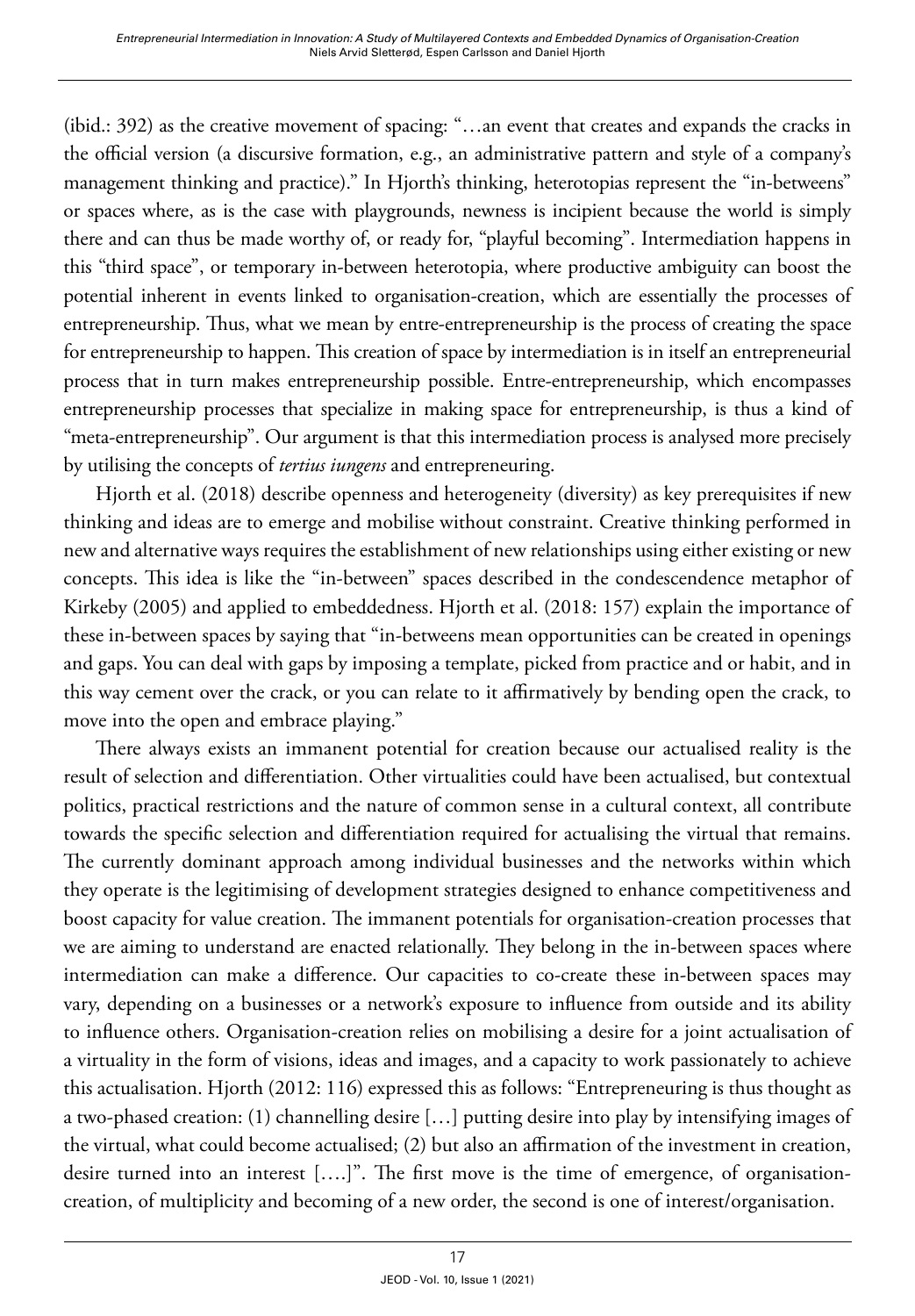If an intermediary is to make the world worthy of an event such as a heterotopic opening by which organisation-creation can take place, he or she must offer a convincing story of what is to come. We learn from literature that our imaginations have the capacity to carry our experience of life beyond the limits of the present. Such a capacity is crucial to opening Hjorth's "cracks" in the established reality and to bringing forth alternative and different ways of seeing, understanding, and doing.

"In entrepreneurship this would mean that the 'virtually real' (the idea of the new) is provided with ways of actualisation by this fabulating (foreign language) function: this is how 'pastness' opens up onto a future but without a present to speak of, and how organisation-creation thus becomes entrepreneurially necessary" (ibid.: 116.).

This implies, in line with Hjorth, Holt and Steyaert (2015), that a processual appreciation by process agents of entrepreneurial phenomena requires them to embrace process thinking. Entrepreneurship becomes organisation-creation not primarily by means of the creation of firms, but by the process of "firm-ing". "Entrepreneurship is a force that brings action to the virtual fringe of things, wills the new and makes potentiality leak into the actual. This is a will to joy, and increased capacity to act that affirms newness" (Hjorth, 2014b: 55).

The six-fold *tertius* typology presented in this paper encompasses both intermediation and organisation-creation (entrepreneuring). We regard these phenomena as both "co-herent and codependent", even though they are seen traditionally as focusing on different strategies, actions and goals in the process of business development.

### **5. Contribution and conclusion**

This paper outlines and discusses a coherent framework for the development of networking and networked businesses and explores how entrepreneuring and innovation-intermediation can be seen as complementary analytical perspectives in business development and research. An empirical analysis of the practices of embedded NEs in Mid-Norway reveals two main intermediation strategies. The first involves a relation-based incubation process of organisation-creation and organisational development in individual businesses and business networks, and the second a network-based incubation process (Sletterød and Carlsson, 2014) involving the development of co-dependent and co-emergent social links both within businesses and the networks in which they operate. The results indicate that creativity is primarily the result of what happens in the spaces between people, and that organisation-creation in terms of intermediation is an entrepreneurial process that takes place both within businesses and business networks, generated by people who are bound to a variety of socio-structural contexts and different forms of relational embeddedness.

The paper emphasises that intermediation is an entrepreneurial process that clears the way for what we call "entrepreneuring". Intermediation thus has two entrepreneurial functions. Firstly, it constitutes part of the early stage of the organisation-creation process, the so-called "assembling"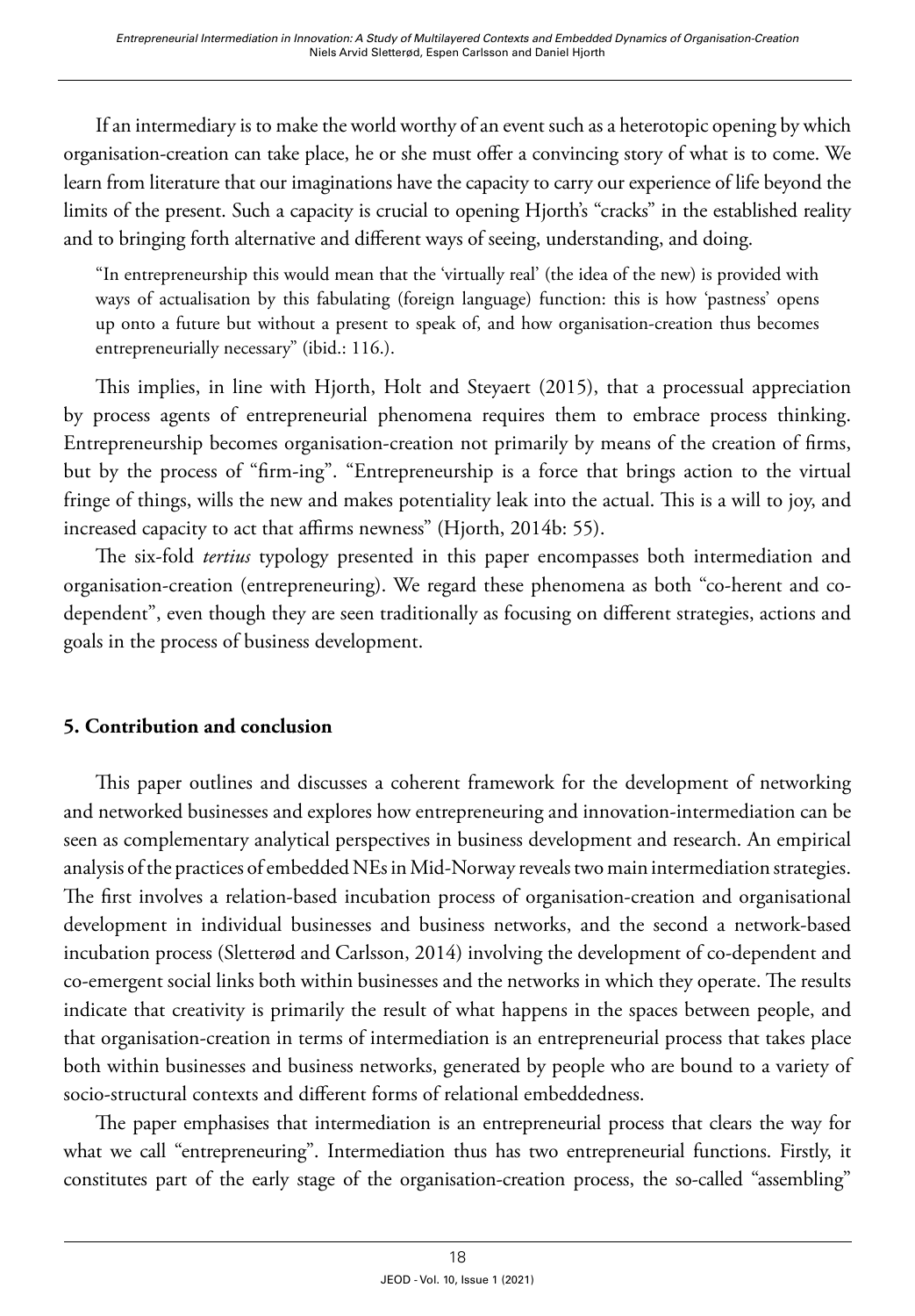phase, which exists before there is an organisation. In this sense, intermediation can be understood as a process that brings organisation-creation to maturity. It is the *hors d'oeuvre* in anticipation of the main course. It is entrepreneurship that assembles people and resources so that organisation-creation, with its offers of value, can begin. Secondly, intermediation can be understood as having a "meta- or entre-entrepreneurship" function in that it also "creates space" for entrepreneurship to happen. It is this space creation function that renders organisation-creation incipient at network level.

Our main conclusion is that our *tertius* orientation typology for NEs, combined with processual entrepreneurship theory, represents a creative theoretical and analytical tool for framing the power of innovation-intermediation and entrepreneuring to address the multilayered embedded practices involved in organisation-creation. It opens a window of opportunity for the construction of an alternative theoretical framework for our understanding of how firms can boost their embedded innovation capacity by engaging in organisation-creation based on a different understanding of embeddedness. This will entail strategies for "becoming" and "creating newness", enabled by opening so-called heterotopias, or spaces for play, where organisation-creation is rendered incipient with new value creation as the outcome. Creators of organisations can work either from the inside, by assembling people and resources as part of the organisation and its current embedded reality, or from the outside, by meta-/entre-entrepreneurship, as an external partner unconstrained by contextual embeddedness that obstructs their vision of otherness and appreciation of newness of thought, becoming and action to emerge.

Organisation creators and developers can be regarded as having an internal (manager-employee) component on the one hand, and a set of external influences represented by the interventions and services provided by innovation intermediaries and entrepreneuring consultants on the other. It is important to point out that in both cases, change in the form of newness and alternative ways of "becoming", can arise from the actualised or envisioned and imagined challenges of the actual (virtualities intensified in transcendent images of what might become). In the first instance, our aim is to create space for newness (spacing), which involves creating opportunities and a "freedom to become". The second aspect involves the creation of newness involving other-worldly heterotopias, or discursive spaces that can be perceived as disturbing, intense, incompatible, contradictory or transforming. Heterotopias are worlds within worlds. They both disrupt and exploit what is contested. In both instances, a new organisation achieves being regardless of its current context of NE embeddedness. The conclusion from this study is that such entrepreneurial intermediation is a question of collective effort. As Schumpeter has pointed out (1949), the entrepreneurial function is a collective achievement.

#### **References**

Austin, R. D. & Devin, L. (2003). *Artful making: What managers need to know about how artists work*. FT Press.

- Austin, R., Hjorth, D. & Hessel, S. (2018). How aesthetics and economy become conversant in creative firms, *Organization Studies*, *39*(11): 1501-1519. DOI:<https://doi.org/10.1177/0170840617736940>
- Burt, R.S. (1992). *Structural holes: The social structure of competition*. Cambridge, MA: Harvard University Press. DOI: <https://doi.org/10.4159/9780674029095>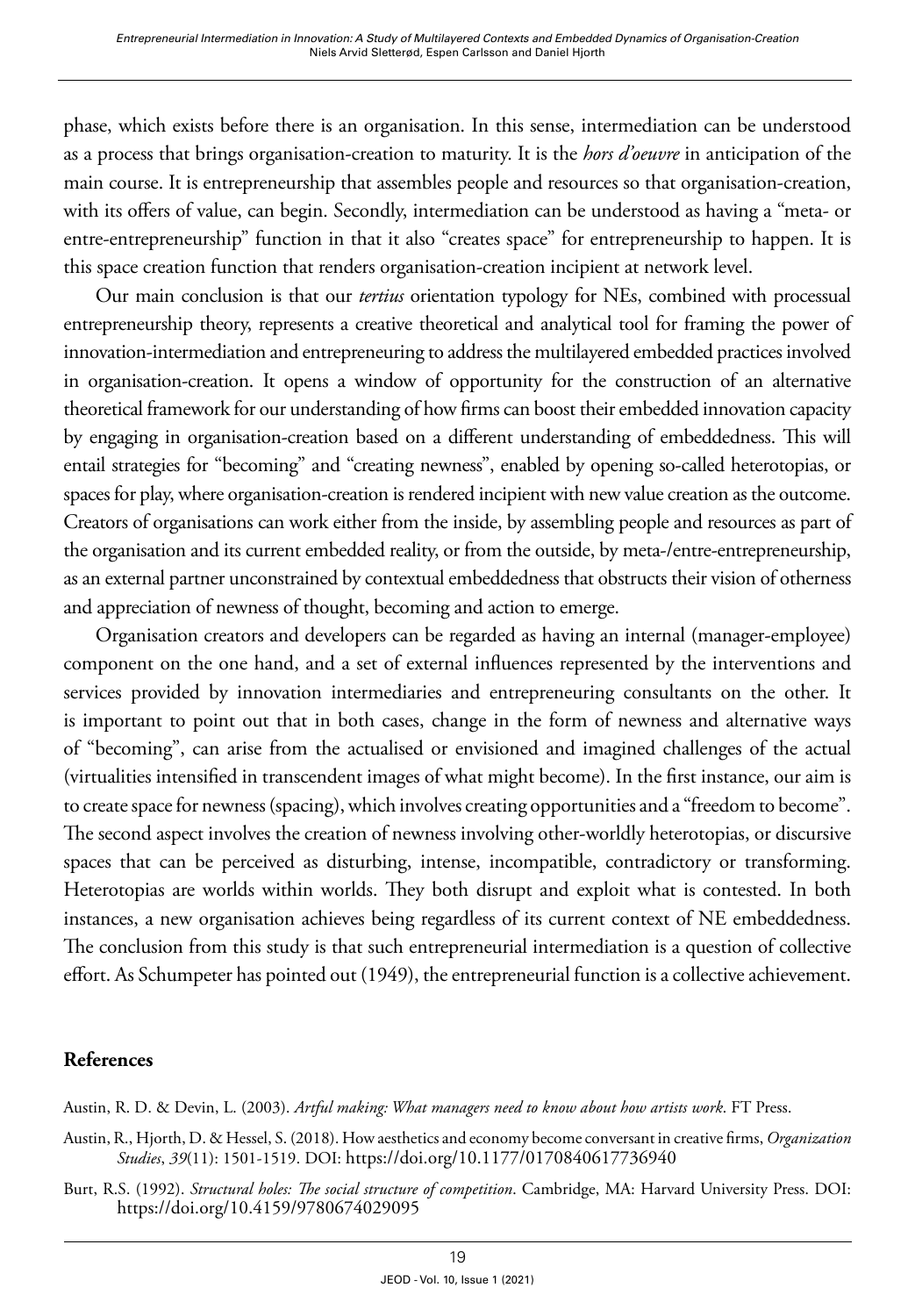- Burt, R.S. (1997). The contingent value of social capital, *Administrative Science Quarterly*, 42(2): 339-365. DOI: https:// doi.org/10.2307/2393923
- Burt, R.S. (2000a). The network structure of social capital, *Research in Organizational Behaviour,* 22: 345-423. DOI: [https://doi.org/10.1016/S0191-3085\(00\)22009-1](https://doi.org/10.1016/S0191-3085(00)22009-1)
- Burt, R.S. (2000b). The network entrepreneur. In: R. Swedberg (Ed.), *Entrepreneurship. The Social Science View*. Oxford University Press, pp. 281-307.
- Burt, R.S. (2004). Structural holes and good ideas, *American Journal of Sociology*, 110 (2): 349-399. DOI: [https://doi.](https://doi.org/10.1086/421787) [org/10.1086/421787](https://doi.org/10.1086/421787)
- Burt, R.S. (2005). *Brokerage and closure: An introduction to social capital*. Oxford, UK, and New York: Oxford University Press.
- Carlsson, E. & Sletterød, N.A. (2010). En utforskende teoretisering av virkemiddelet nettverksentreprenør i VRI-Trøndelag. In: Stene, M (Ed.), *Forskning Trøndelag 2010*. Trondheim: Tapir akademisk, pp. 121-144.
- Deleuze, G. (1993). *The Fold: Leibniz and the Baroque*. The University of Minnesota Press.
- Deleuze, G. & Guattari, F. (1988). *A Thousand Plateaus: Capitalism and Schizophrenia*. The Athlone Press Ltd. Deleuze.
- Eikeland, O. (2011). Aksjonsforskning som praksisforskning. In: G. Bjørke, O. Eikeland & H. Jarning (Eds.), *Ny Praksis – ny kunnskap*. Oslo, Norway: ABM Media, pp. 129-141.
- Finne, H., Levin, M. & Nilssen, T. (1995). Trailing Research: A Model for Useful Program Evaluation, *Evaluation,* 1(1): 11-31. DOI:<https://doi.org/10.1177/135638909500100102>
- Foucault, M. (1984). Of Other Spaces: Utopias and Heterotopias, *Architecture /Mouvement/ Continuité,* 5: 46-49.
- Fruchaud, H.-P. & Lorenzini, D. (2019). Michel Foucault. Discourse and Truth and Parrésia. Chicago & London: The University of Chicago Press.
- Gartner, W.B. (2012). Entrepreneurship as organisation creation. In: D. Hjorth (Ed.), *Handbook on organizational entrepreneurship.* Cheltenham, UK: Edward Elgar, pp. 21-30. DOI: [https://doi.org/10.4337/9781781009](https://doi.org/10.4337/9781781009055.00010) [055.00010](https://doi.org/10.4337/9781781009055.00010)
- Geertz, C. (1973). *The interpretation of cultures*. New York, Basic Books, Inc., Publishers.
- Gjøtterud, S., Hiim, H., Husebø, D., Jensen, L.H., Steen-Olsen, T.H. & Stjernestrøm, E. (2017). *Aksjonsforskning i Norge: Teoretisk og empirisk mangfold*. Oslo, Norway: Cappelen Damm Akademisk. DOI:<https://doi.org/10.23865/noasp.17>
- Gould, J. & Fernandez, J. (1989). Structures of mediation: A formal approach to brokerage in transaction networks, *Sociological Methodology,* 19: 89-126. DOI: <https://doi.org/10.2307/270949>
- Granovetter, M. (1985). Economic Action and Social Structure: The Problem of Embeddedness, *American Journal of Sociology,* 91: 481-93. DOI:<https://doi.org/10.1086/228311>
- Greenblatt, S. (1997). The touch of the real, *Representations*, *5*9:14-29. DOI: <https://doi.org/10.2307/2928812>
- Helin, J., Hernes, T., Hjorth, D. & Holt, R. (2014). Process is how process does. In: J. Helin, T. Hernes, D. Hjorth & R. Holt (Eds.), *The Oxford Handbook of Process Philosophy and Organization Studies*. Oxford: Oxford University Press, pp. 1-16. DOI: https://doi.org/10.1093/oxfordhb/9780199669356.013.0001
- Hjorth, D. (2005). Organizational entrepreneurship: With de Certeau on creating heterotopias (or spaces for play), *Journal of Management Inquiry*, 14: 386-398. DOI:<https://doi.org/10.1177/1056492605280225>
- Hjorth, D. (2012). Organisational entrepreneurship: An art of the weak? In: D. Hjorth (Ed.), *Handbook on organisational entrepreneurship.* Cheltenham, UK: Edward Elgar, pp. 169-192. DOI: [https://doi.org/10.4337/978178100](https://doi.org/10.4337/9781781009055.00019) [9055.00019](https://doi.org/10.4337/9781781009055.00019)
- Hjorth. D. (2014a). Entrepreneuring as organisation-creation. In: R. Sternberg & G. Kraus (Eds.), *Handbook of research on entrepreneurship and creativity.* Cheltenham, UK: Edward Elgar, pp. 97-121. DOI: [https://doi.org/10.4337](https://doi.org/10.4337/9781781004432.00011) [/9781781004432.00011](https://doi.org/10.4337/9781781004432.00011)
- Hjorth, D. (2014b). Sketching a philosophy of entrepreneurship. In: T. Baker, & F. Welter (Eds.), *The Routledge Companion to Entrepreneurship*. London: Routledge, pp. 41-58.